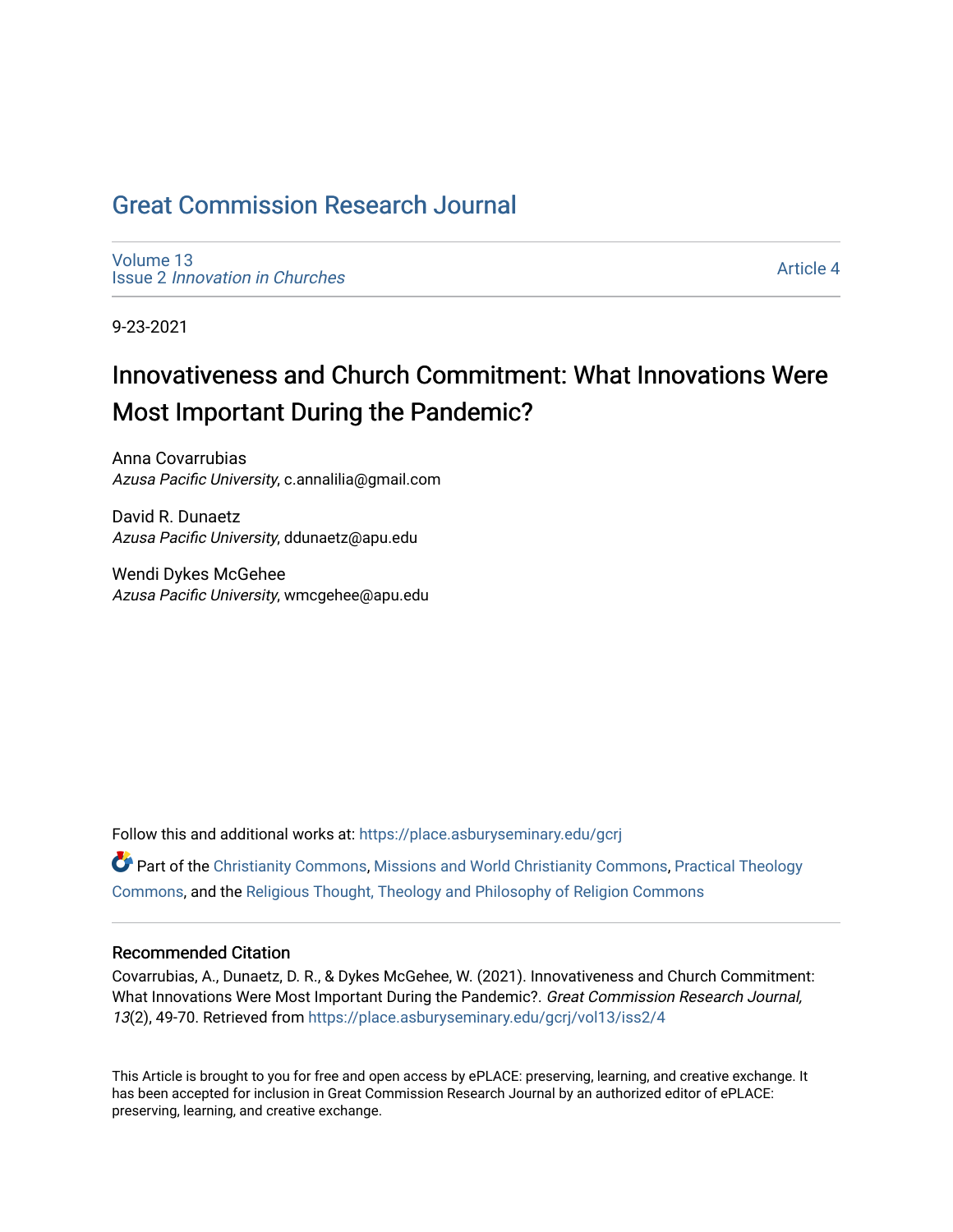*RESEARCH JOURNAL* 2021, Vol. 13(2) 49-70

# **Innovativeness and Church Commitment: What Innovations Were Most Important During the Pandemic?**

*Anna Covarrubias, David R. Dunaetz and Wendi Dykes McGehee* Azusa Pacific University

# **Abstract**

*The COVID-19 pandemic created an unprecedented need for innovations in churches around the world. Organizational innovativeness, a precursor of successful innovations in organizational contexts, is rarely studied in churches. This study of American church attenders (N = 244) found that perceived innovativeness of churches (conceived of as the elements of a church's culture which promote innovation, specifically, creativity, organizational openness, future orientation, risk-taking, and proactiveness) was a very strong predictor of church commitment (conceived of as intentions to stay in the church, r = .60, p < .001). Of the moderators examined in this study (membership tenure, age of participant, church size, and gender), only gender moderated this relationship; the relationship between perceived innovativeness and church commitment was stronger for females than for males. This suggests that innovations that facilitated relationship development and relationship maintenance had the greatest impact on church commitment during the pandemic.*

Gordon Penfold, Guest Editor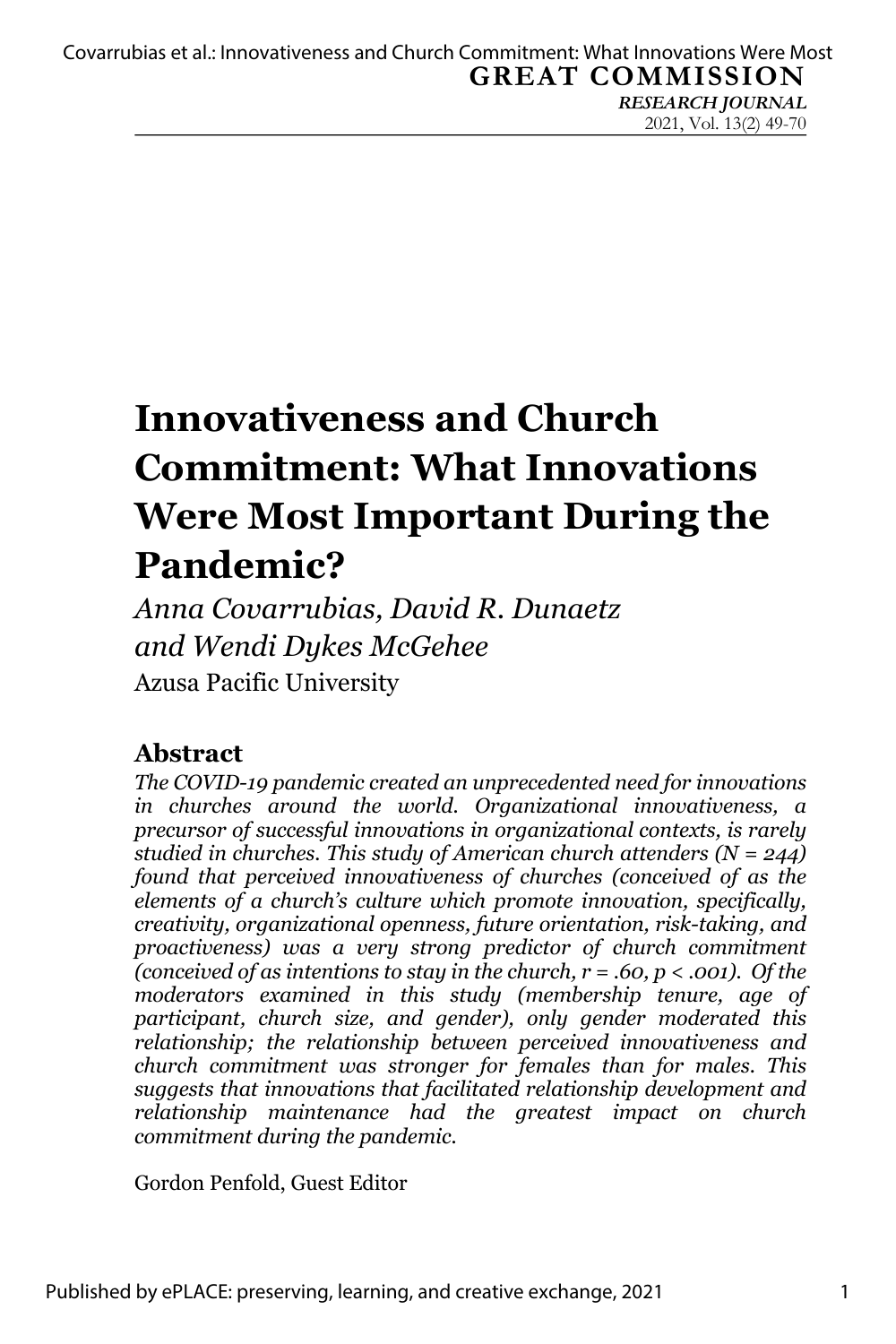Beginning in March 2020, a combination of general fear and government regulations forced churches in the United States and throughout the world to halt face-to-face meetings, whether for worship, teaching, evangelism, service, or fellowship. Such a disruption in church programs was unprecedented in recent memory and created a more urgent need for ministry innovation than these churches had ever previously experienced. Although the aftermath of the pandemic is not yet fully understood, some churches will likely withstand the pandemic more successfully than others (Rainer, 2020; Whitesel, 2020). Changes made within a church during the pandemic (via innovations such as moving small groups and youth ministries online) will likely be a major factor contributing to the longterm outcomes that the church will experience.

An important outcome of the pandemic that concerns virtually all churches is whether members will continue to be committed to their prepandemic church, will they leave the church to start attending elsewhere, or will they not return to church at all? This study explores whether perceived church innovativeness (the elements of organizational culture that promote innovations in a church; Ruvio et al., 2014) is related to commitment to one's church during the pandemic. Given that church members are often reputed for being resistant to change (Barna, 1993; Neighbour, 1973; Penfold & Taylor, 2020), it is possible that innovativeness is viewed negatively by church members and decreases their commitment to the church as they see the old and familiar threatened by the new and unfamiliar. Yet it is also quite possible that innovativeness has a positive effect on church members, increasing their commitment to the church as they see the church respond creatively and effectively to the challenges faced during the pandemic.

## **Organizational Innovativeness in Churches**

Organizational Innovativeness is an important concept actively studied in organizational psychology, management, and business, but is rarely studied in churches. The term *innovation* is derived from the Latin word *novus* "new." In organizational contexts, it can be defined as a new and beneficial process, idea, or product within a group, organization, or wider society (Choi & Choi, 2014; Powell & Pepper, 2018; Ruvio et al., 2014). From a theological point of view, innovations initiated by both God and humans are important. For example, for humans, innovation is an important aspect of worship (Psalm 96:1). Moreover, it is fundamental to Christ's redemptive work; when individuals place their faith in Christ, through God's work of regeneration, a new creation emerges and all is made new (2 Cor. 5:17), as will occur also with all of creation at Christ's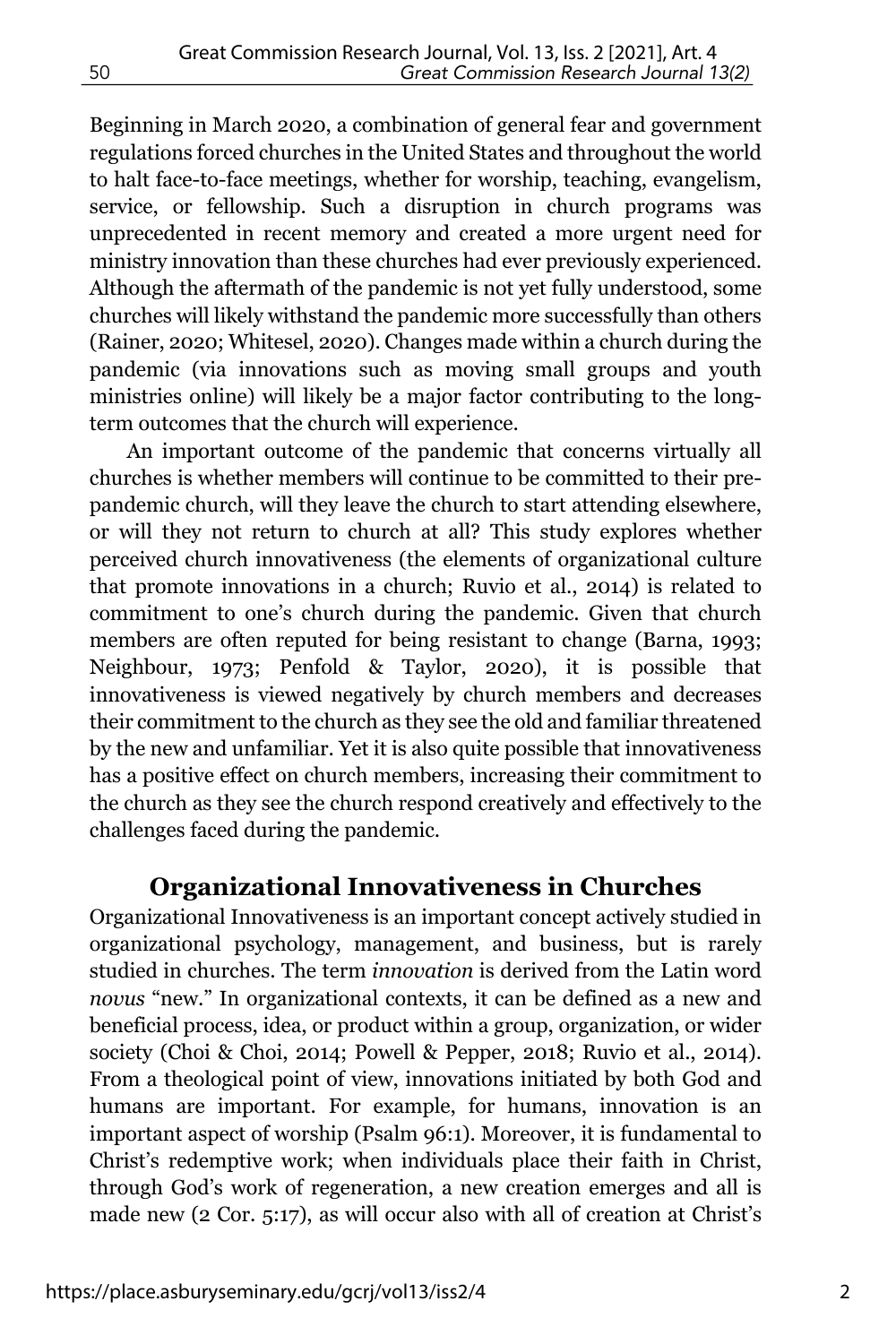return (Rev. 21:5).

Innovativeness, an aspect of an organization's culture, supports innovative processes over time and can be described as the willingness, capacity, and openness to innovate (Hult et al., 2004; Hurley et al., 2005; Powell & Pepper, 2018; Ruvio et al., 2014). Innovativeness can be seen in the thinking of the apostle Paul when he speaks of a "great door for effective work" being opened (I Corinthians 16:9, NIV) and "an open door for our message" (Colossians 4:3, NIV). These passages reflect the heart of a God (as well as the *Missio Dei*) who desires the effects of the gospel to progress, expand, and grow.

Organizational Innovativeness has sometimes been viewed as the number of innovations an organization produces (Garcia & Calantone, 2002; Salavou, 2004; Wang & Ahmed, 2004). Others consider innovativeness to be an aspect of organizational culture reflecting a climate within an organization that is open, willing, and supportive of the continuous generation of ideas, products, or change (Hult et al., 2004; Hurley et al., 2005; Salavou, 2004; Wang & Ahmed, 2004). Simply recognizing the need for innovation and integrating this need into the culture is likely to contribute to innovation (Van de Ven, 1986). In effect, an innovation is the product or idea that is generated while innovativeness is the culture that supports innovation and innovators.

Ruvio and colleagues (2014) have developed a five-dimensional model of organizational innovativeness. Rather than assuming that the number of innovations produced by an organization represents their innovativeness, this model describes five aspects of culture that characterize innovativeness: creativity, organizational openness, future orientation, risk-taking, and proactiveness.

## **Creativity**

Woodman, Sawyer, and Griffin (1993) describe the end product of organizational-level and group-level creativity as "the creation of a valuable, useful new product, service, idea, procedure or process by individuals working together in a complex social system" (p. 293). While group creativity is not simply the sum of the individual group members' creativity, group composition, characteristics, and process factors contribute to group creativity (Woodman, Sawyer, & Griffin, 1993). Antecedents to group creativity include leadership, cohesiveness, group composition, and group structure (King & Anderson, 1990). Research around these factors suggests that creative outcomes are more frequently generated when the leadership is collaborative and democratic (in contrast to autocratic), the structure is less formal and mechanistic, and group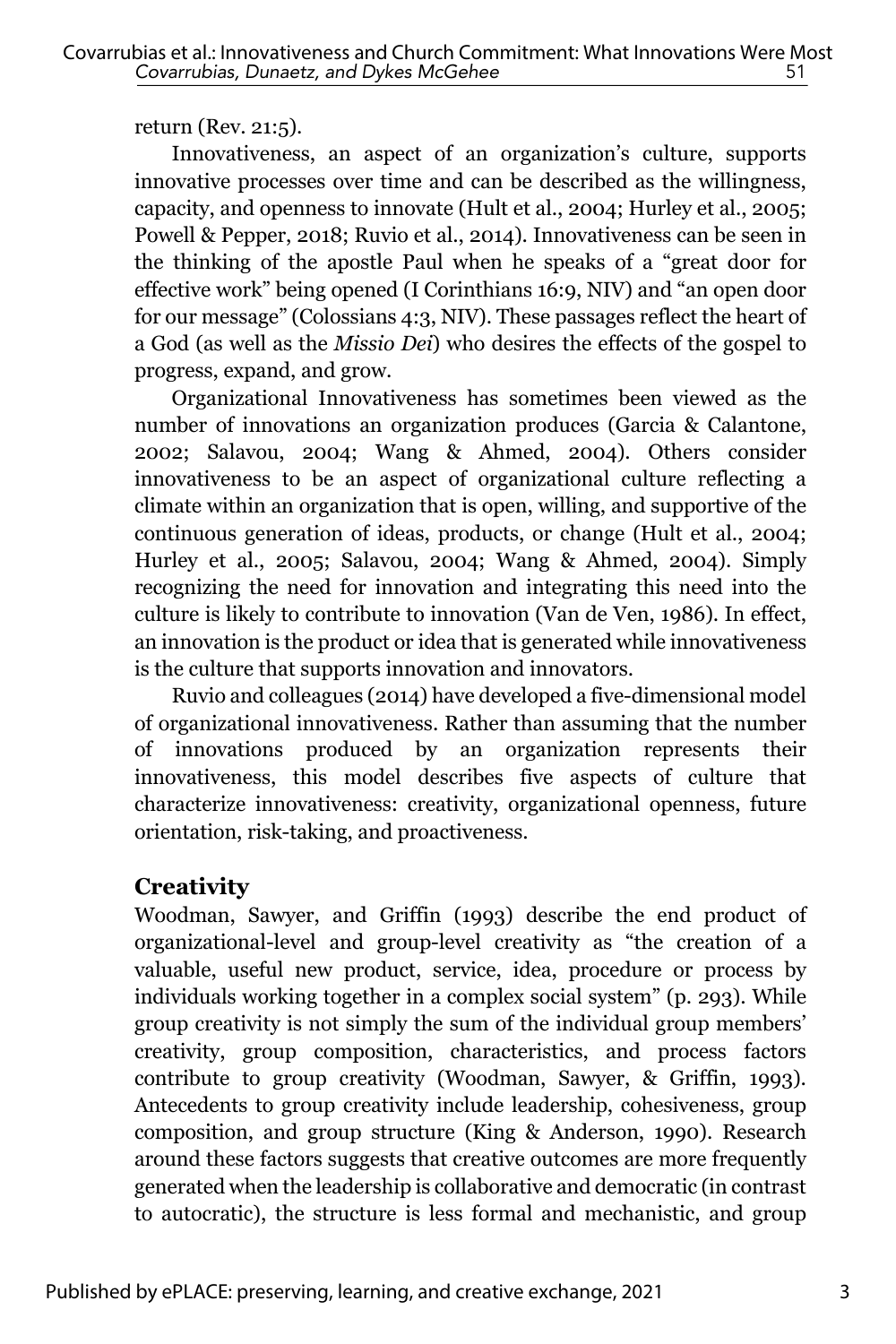members are characterized by cognitive and functional diversity (Woodman, Sawyer, & Griffin, 1993). Similarly, creativity at the individual level (a necessary part of organizational creativity) depends on group and organizational culture which is influenced by how the social, contextual, and environmental characteristics of the group and organization interact with one another.

A potential hindrance to group creativity is groupthink (Janis, 1982). Groupthink characterizes decision-making when consensus and harmony are top priorities. With these priorities, group members discourage external influences and critical thought to enter the discussion, thus reducing the potential for creativity (Janis, 1982).

The concept of creativity is a central theme of the early chapters of Genesis describing the creation of the world. From there, this Creator of the world is revealed to be the God whom his people are to love and serve. Yet the creativity of God is not limited to the world as we now know it; it also characterizes his actions at the consummation of time, "For behold, I create new heavens and a new earth" (Is. 65:17, NASB).

## **Organizational Openness**

Organizational openness is an aspect of organizational culture characterized by flexibility and adaptability in response to new ideas and changes (Ruvio et al, 2014; Hurlet et al., 2005). Flexibility and adaptability are most likely to occur when the need for new ideas and actions is recognized (Van de Ven, 1986). Organizational openness to a specific change consists of two parts (1) the willingness of the organization to support the new idea or change and (2) positive feelings of the employees concerning the potential consequences of the innovation (Wanberg & Banas, 2000).

Although openness to false teaching and doctrine is strongly discouraged in the Bible (e.g., Gal. 1:6-9), openness to Spirit-led ecclesial changes characterizes much of the New Testament (e.g., the Jerusalem Council in Acts 15 and Paul's exhortations in his epistles). This need for openness to change continues today; Powell and colleagues (2012) found that the perception of a church's openness to innovation attracts newcomers and promotes the growth of the church.

#### **Future Orientation**

Rather than relying on past experiences to predict future success, a future orientation looks toward possibilities and envisions what may lie ahead (Ford, 2002). Vision casting, goal setting, and the creation of a culture that focuses on the future are precursors of innovation because they encourage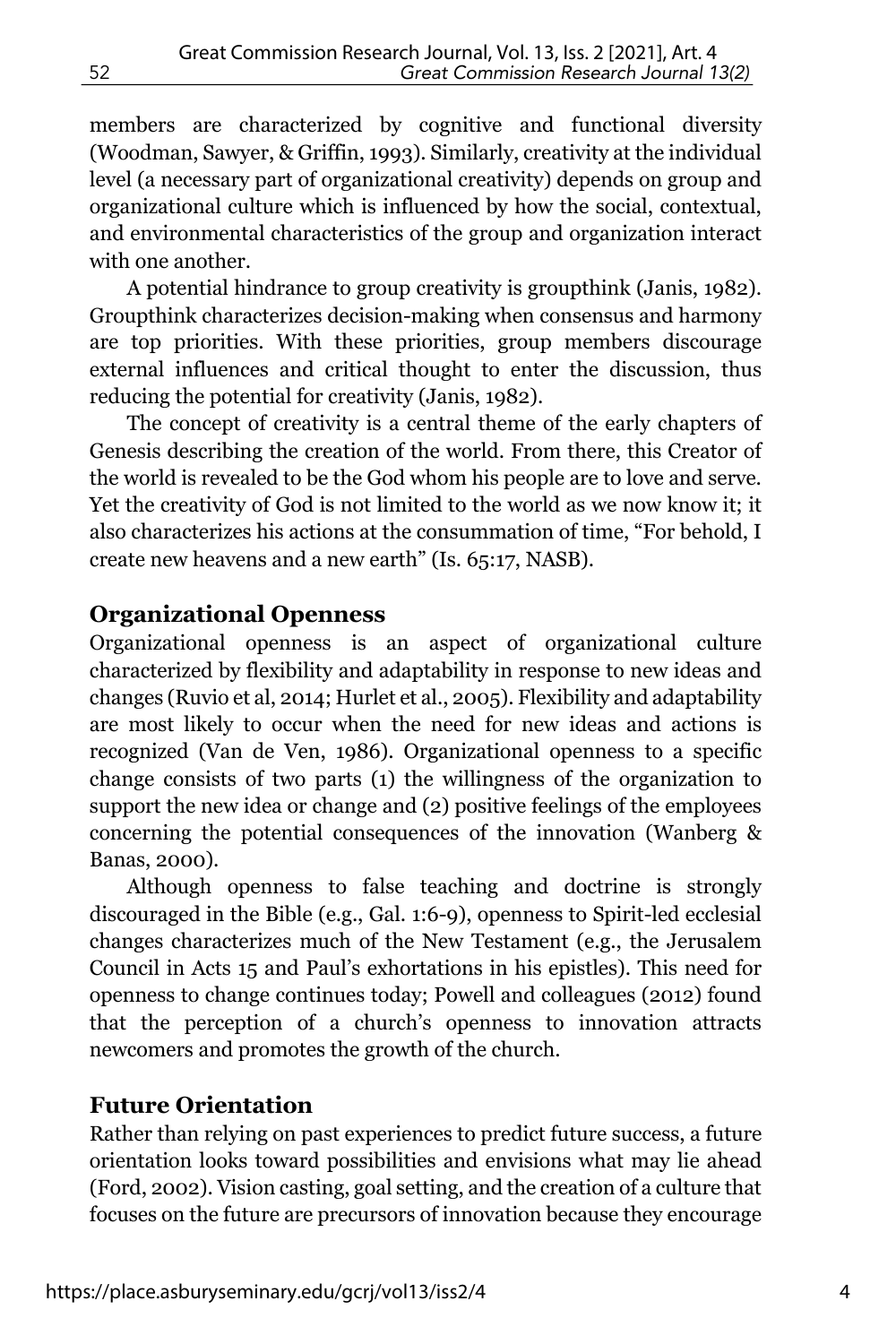creativity and outside-the-box thinking (Ford, 2002; Gavetti & Levinthal, 2000). An organizational culture characterized by a future orientation paves the way for radical innovation (as opposed to incremental innovation) because vision casting and goal setting encourage people to think of the broadest range of possibilities rather than the gradual improvement of existing products, processes, and services (Christensen, 2013).

A biblical example of goal setting requiring outside-the-box thinking can be found in Mark 2:1-12 where a group of men brought their paralyzed friend to be healed by Jesus. After realizing that access to Jesus was not feasible because of a large crowd, they dug a hole in the roof of the building and lowered their friend to Jesus. Jesus, being impressed by their faith as expressed in their determination to reach their goal through an innovative technique, healed the man both physically and spiritually.

## **Risk-Taking**

A culture of risk-taking is an important aspect of innovative organizations (Ruvio et al, 2014). Risk-taking can be defined as the degree to which organizations are willing to make commitments with unsure outcomes in attempting to realize their goals and vision (Caruana et al., 2002; Lumpkin & Dess, 1996; Miller & Friesen, 1978). Genuine risk includes the threat of a poor outcome (March & Shapira, 1987), a threat that is unacceptable in many organizations and thus hinders innovation. Risk-taking organizations give permission to fail and encourage experimentation in order to promote creativity and innovation (Dykes, 2018; Kelley & Kelley, 2013).

The woman who anointed Jesus' feet with perfume at Simon's house serves as a biblical example of risk-taking (Matt. 26: 6-13). This act could have resulted in her ostracism from the community. She was criticized by the disciples for her actions, yet Jesus viewed it as a beautiful sacrifice and predicted that her story would be told throughout the course of time.

## **Proactiveness**

The attempt to lead rather than follow competitors (Miller & Friesen, 1983) is a mindset that helps to frame the definition of proactiveness. Proactive behavior involves taking the initiative to act, along with experimenting with ideas and anticipating and acting upon future possibilities (Dess et al., 1997; Rauch et al., 2009). This idea of initiative, a tangible action element, is central to the development of innovative behavior within the organization (Dess et al., 1997) and requires leaders to motivate individuals in their span of care toward implementation (Caruana et al, 2002). Proactiveness is a major biblical theme. For example, in the book of Proverbs, the ant illustrates the importance of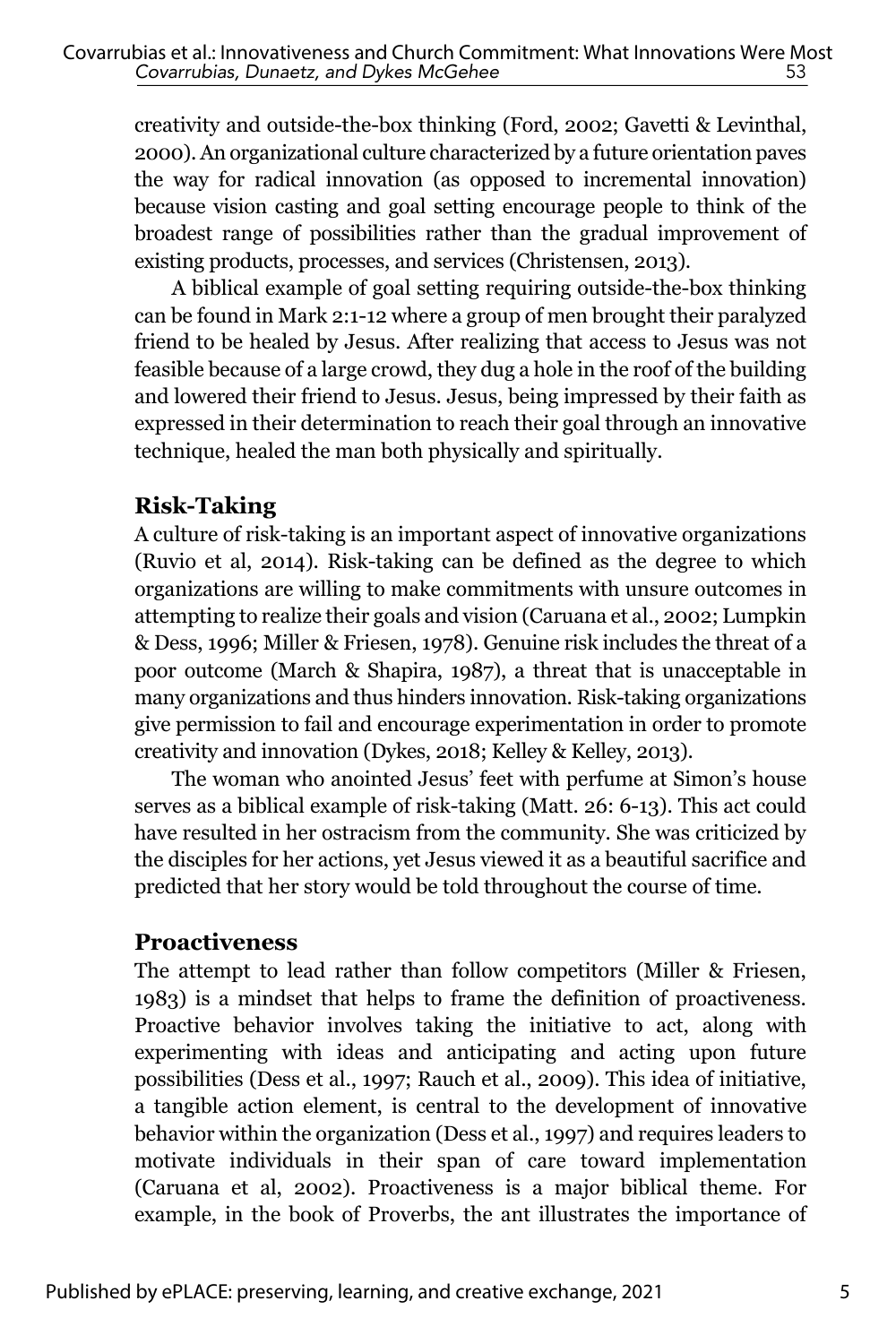proactiveness as it stores food in summer in preparation for the winter (Prov. 6:6-11). Similarly, in the New Testament, Paul calls for proactive behavior by exhorting Christians to "put on the full armor of God" in preparation for standing firmly during their struggles against spiritual forces of evil (Eph. 6:10-18, NIV).

## **Church Commitment**

The disruptions caused by the pandemic have caused many church leaders to wonder if their church would come out of the pandemic weakened and diminished once the restrictions are fully removed. It is quite likely that some, if not most churches, will find that some attenders will no longer be participating in church life as they did pre-pandemic, either because they will have lost the habit of going to church or because they will have chosen to start attending other churches. Such changes are a reflection of a person's *church commitment*, "a Christian's sense of attachment and loyalty to the church that he or she attends most frequently" (Dunaetz, Cullum, and Barron, 2018, p. 126).

Church commitment is important from both a practical and a theological point of view. On a practical (or administrative) level, low church commitment can lead to a person leaving a church which may hurt a church financially and weaken the church's ministries in which the person participated. Theologically and from a spiritual point of view, church commitment is also important. Commitment to the Lord is a central biblical value (Deut. 6:5; Matt 22:37). Such a commitment should be very high, greater than one's commitment to one's family (Luke 14:26- 27), a commitment held steadfastly and unwaveringly (Luke 9:62). As the church is the body of Christ (Rom. 12:5; I Cor. 3:17), commitment to Christ can be manifested in a commitment to his church. Church commitment can even be considered a visible (but imperfect) proxy for commitment to, and faith in, Christ (James 2:14-26).

In organizational psychology, the commitment an employee has to an organization is known as *organizational commitment* (Allen & Meyer, 1990; Cohen, 2013; Meyer & Allen, 1991) which can be defined as "an employee's sense of attachment and loyalty to the work organization with which the employee is associated" (Cohen, 2013, p. 526). This is conceptually similar to church commitment and variations organizational commitment scales have been adapted to measure church commitment (Dunaetz & Bocock, 2020; Dunaetz, Cullum, et al., 2018; Dunaetz et al., 2021). Organizational commitment is important because its consequences include a greater willingness to invest oneself into one's work, higher quality work, greater satisfaction with one's work, and lower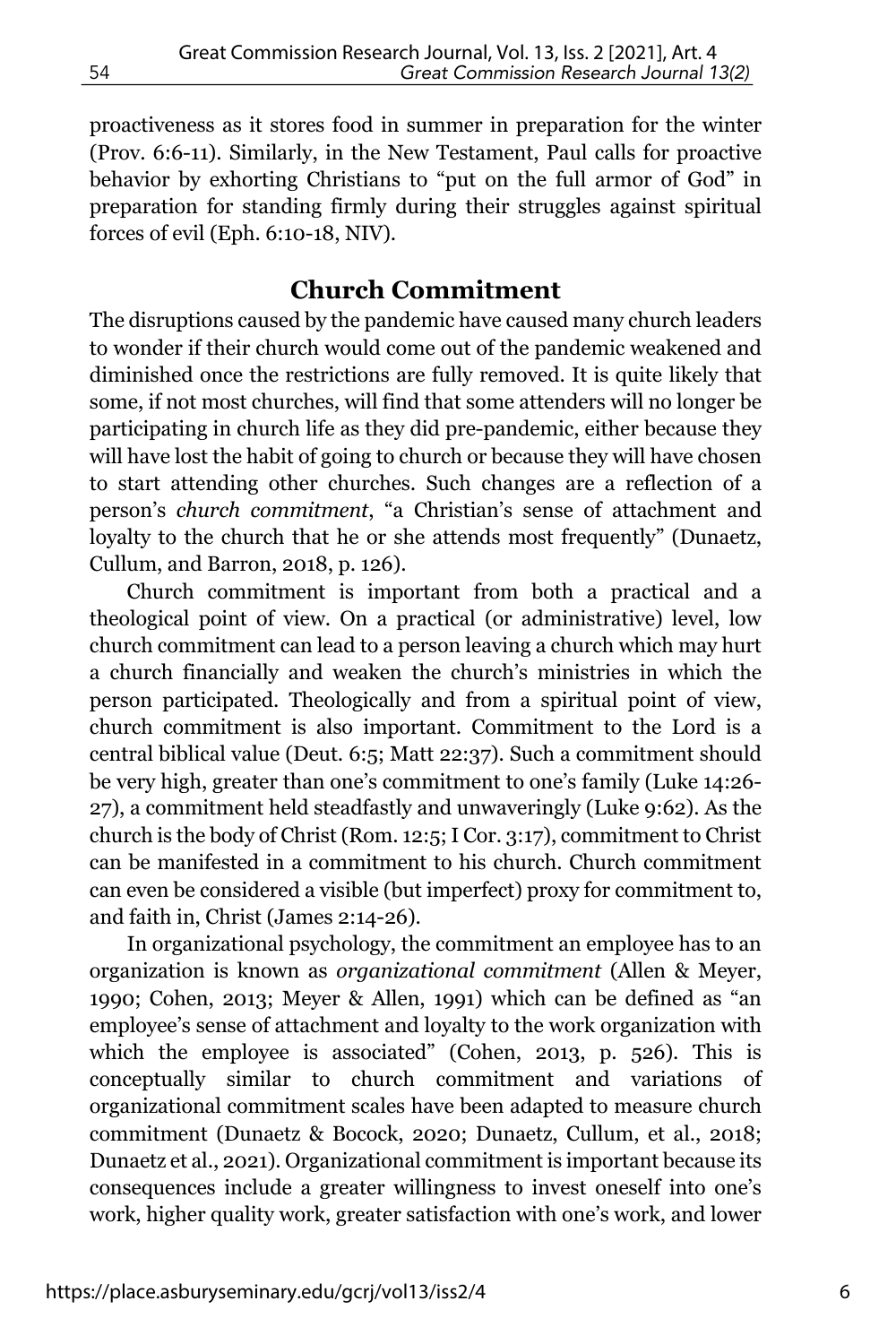turnover and absenteeism (Cohen, 2013). In churches, greater church commitment predicts greater ministry involvement of lay people (Dunaetz & Bocock, 2020).

The antecedents of organizational commitment include shared values with leaders, satisfaction with one's responsibilities, and a desire to maintain relationships with one's coworkers (Cohen, 2013). Among church attenders, tenure (how long a person has attended a church), pastoral humility (vs. pastoral narcissism), and church size (commitment is higher in smaller churches than larger churches) are, at least sometimes, all predictors of church commitment (Dunaetz, Cullum, & Barron, 2018). Similarly, the degree to which a person shares values with the church predicts church commitment, at least in smaller churches, but to a lesser degree in larger churches (Dunaetz et al., 2021).

This study will examine if, and to what degree, church innovativeness predicts church commitment.

## **Hypotheses**

Organizational innovativeness in churches may be viewed negatively because of church members' resistance to change. If this is the case, organizational innovativeness will likely predict lower church commitment. Yet organizational innovativeness may be viewed positively because of the greater responsiveness it permits to church members' needs in new contexts. In this case, organizational innovativeness will predict an increase in church commitment. This study will test which of these two attitudes towards innovation has dominated during the COVID-19 pandemic. Thus, the first hypothesis is:

**H1**: Organizational innovativeness in churches will be correlated to church commitment.

If this exploratory hypothesis is supported, we will be able to determine if church innovativeness has a positive or negative effect on members' commitment to the church.

If church innovativeness impacts church members' commitment to the church, we would also like to know under what conditions this is most likely to be true. Is it more true in small churches than large churches? Is it more true for men than for women? Is there a difference between older church members and younger church members? This study examines whether certain conditions impact the relationship between innovativeness and church commitment. Specifically, we examine the impact of the size of the church, the age of the person providing information about his or her church, how long the person has been attending the church (tenure), and the person's sex. The second hypothesis is thus: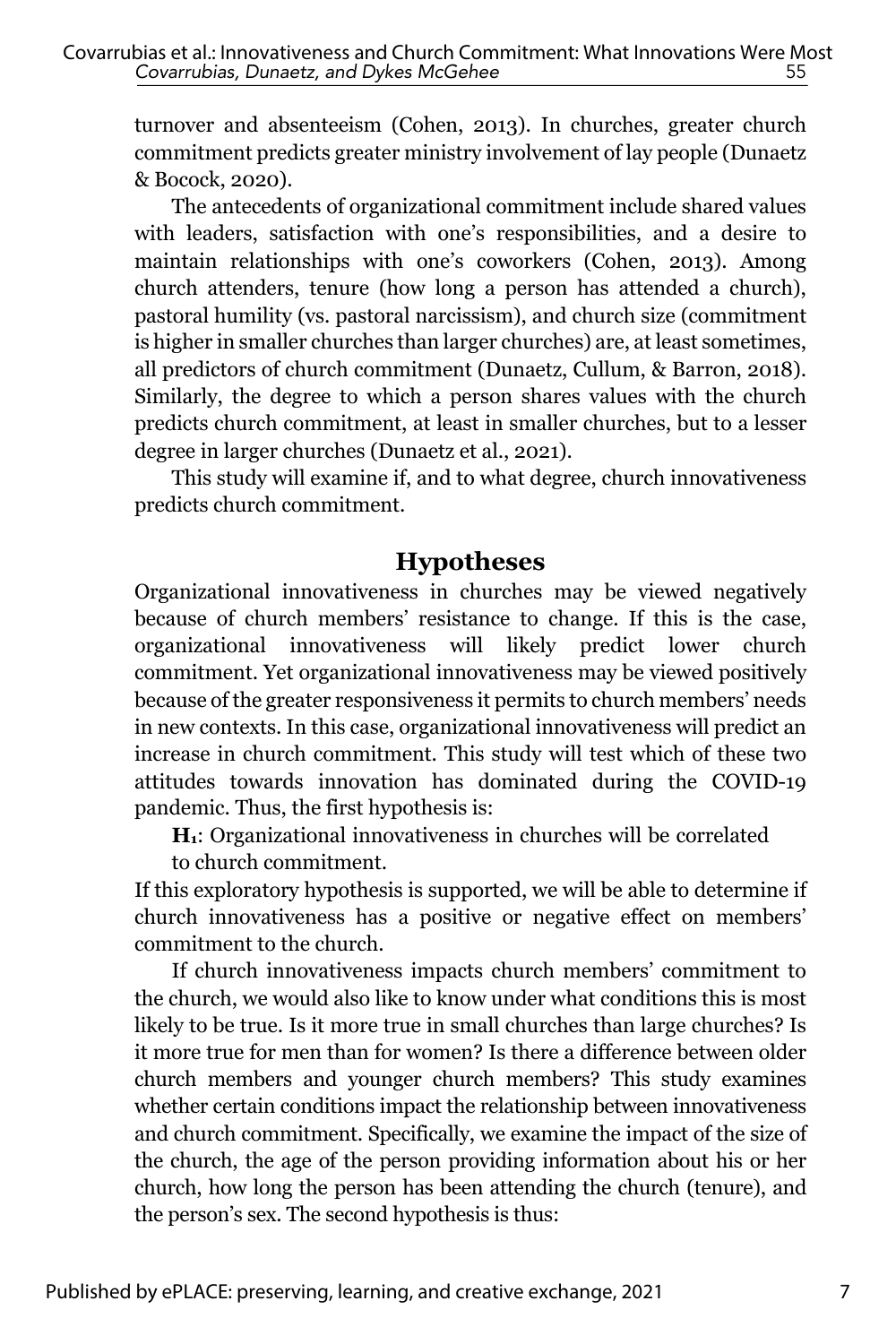**H2**: The relationship between organizational innovativeness and church commitment will be moderated by church size, participant's age, participant's tenure, and/or participant's sex.

If this hypothesis is supported, it may provide insight into what types of innovation have been most important during the pandemic. It may also provide clues to the nature of effective ministry in a post-pandemic world.

## **Method**

In order to test these two hypotheses, an electronic survey was used to collect data during the pandemic from adults who attended evangelical or other protestant churches.

#### **Participants**

Invitations were sent out to members of the first two authors' social networks through social media, email, and texting. Participants were required to be 18 years or older and attend an evangelical or other protestant church. In order to detect correlations of at least *r* = .15 with a statistical power of 80%, the target sample size was 347 participants. However, only 258 participants were able to be recruited. Of these 258 participants, 244 provided usable data; there were 14 participants whose data showed little or no variation in responses indicating that they did not read and respond to the items thoughtfully.

#### **Measures**

After providing their informed consent to participate in the study, participants received a series of items that measured the variables required to test the hypotheses and demographic information.

**Church Innovativeness.** Based on Ruvio et al.'s (2014) 21-item organizational innovativeness scale, 9 items were chosen which were especially appropriate for churches. These 9 items were modified slightly for church contexts to create the Church Innovativeness Scale (Appendix A). Participants indicated their agreement to each of the items on a 5-point Likert scale ranging from  $1 =$  Strongly Disagree to  $5 =$  Strongly Agree. Sample items include "My church is open and responsive to change" and "The leaders are always seeking new opportunities for the church." Cronbach's (1951) coefficient of reliability for this measure was excellent,  $\alpha = .91$ .

**Church Commitment.** Although a participant's church commitment, like organizational commitment, can be measured as a multidimensional construct (Dunaetz, Cullum, et al., 2018; Meyer & Allen,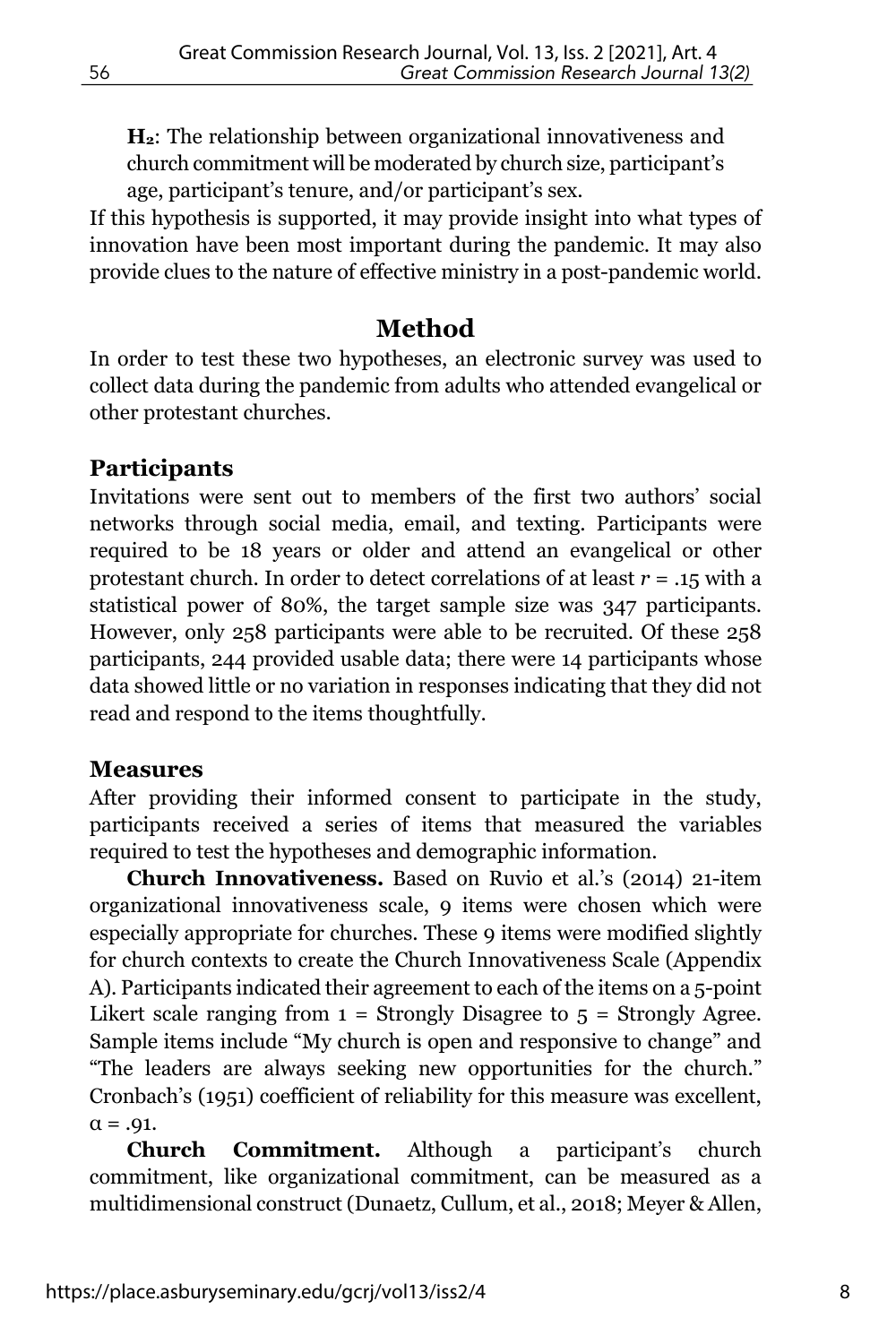1991), for this study, church commitment was conceptualized as a unidimensional construct focusing on the person's desire to stay or leave the church based on how well the church corresponds to the person's needs and expectations. Based on Bothma and Roodt's (2013) Turnover Intention Scale (TIS-6), items were modified to describe intentions to stay at one's church (Appendix B). Participants indicated their agreement to the six items on a 5-point Likert scale ranging from 1 = Strongly Disagree to 5 = Strongly Agree. Sample items include "I often look forward to going to church" and "I often think about finding another church that will better suit my needs" (reverse scored). Cronbach's (1951) coefficient of reliability for this measure was excellent,  $\alpha = .89$ .

**Tenure.** The time that a person had been attending his or her church (tenure) was measured with a single question, "How long (in years) have you attended your current church? Enter 0 if you've attended for less than 6 months." The average tenure of participants was 8.85 years.

**Age.** The age of participants was measured using a single item asking their age. The average age of participants was 39.40 years.

**Gender.** Participants indicated their gender with a single item asking their gender. The majority of participants (66.5%) were female.

**Church Size.** Participants were asked to indicate how many people attend their church each week and were given a list of 8 choices ranging from "Less than 20" to "More than 2000". The median church size was "201-500".

**Race/Ethnicity.** Participants were asked to indicate their race or ethnicity if they so desired. Reflecting the Southern California location of the authors, 48.8% of participants identified as White/Caucasian, 35.3% as Latino, 5.1% as Black/African American, and 3.9% as Asian.

## **Results**

#### **Descriptive Statistics**

The mean, standard deviation, and range of scores for the variables measured in this study are presented in Table 1. Church innovativeness and church commitment were calculated for each individual by averaging the scores of the items used to measure these constructs (after appropriately unreversing the reverse-scored items; Appendices A and B) so that higher scores indicated higher church innovativeness and greater church commitment. This resulted in scores that could, and indeed did, range from 1.00 to 5.00 with 3.00 as the neutral point. In general, participants saw both their churches' innovativeness  $(M = 3.51)$  and their commitment to their church  $(M = 3.70)$  as above the neutral point.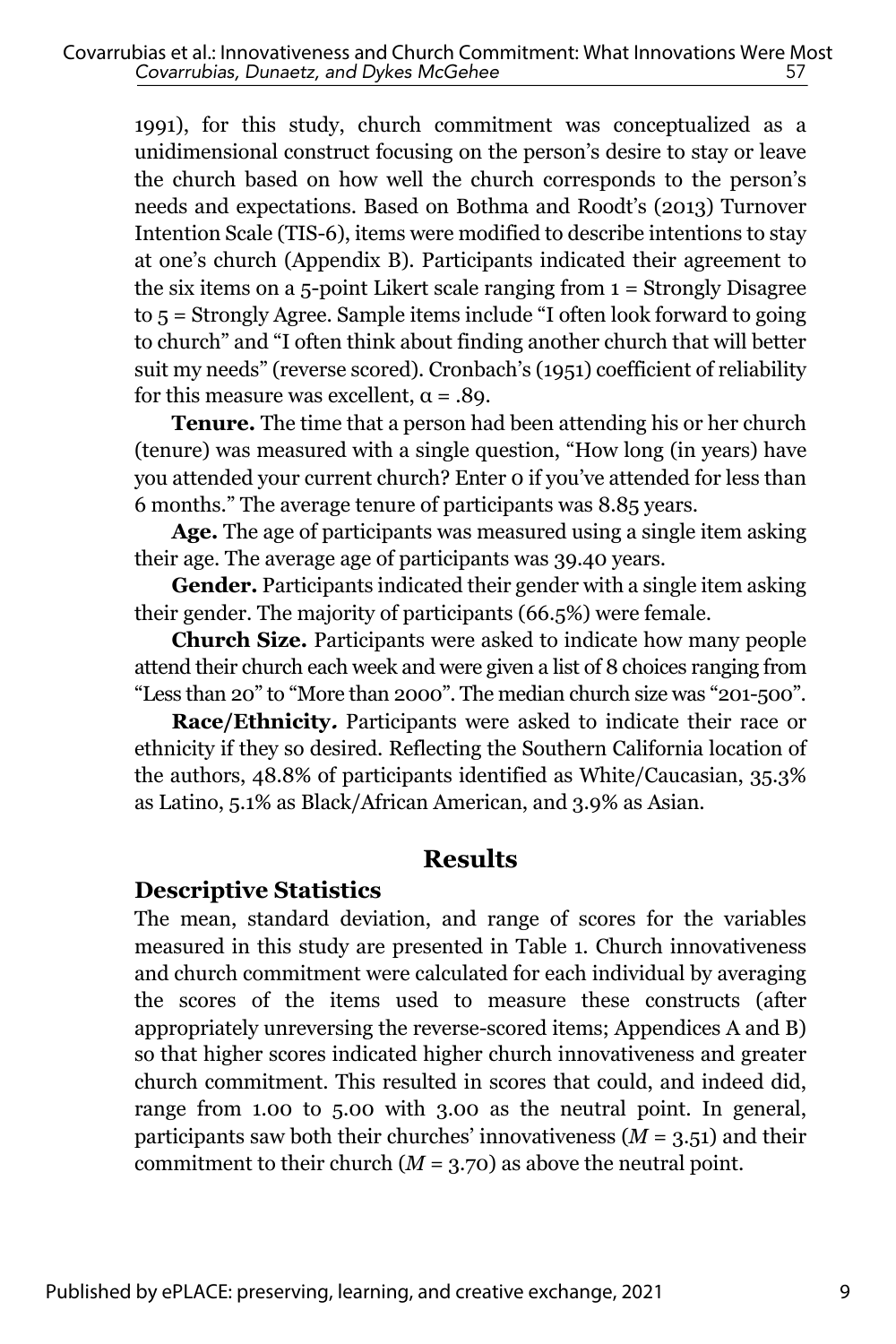| Measures                     | M     | SD    | Range         |  |
|------------------------------|-------|-------|---------------|--|
| <b>Church Innovativeness</b> | 3.51  | 0.88  | $1.00 - 5.00$ |  |
| Church Commitment            | 3.70  | 0.93  | $1.00 - 5.00$ |  |
| <b>Tenure</b>                | 8.85  | 8.84  | $0 - 45$      |  |
| <b>Church Size</b>           | 4.93  | 2.29  | $1 - 8$       |  |
| Age                          | 39.40 | 12.16 | $18 - 79$     |  |

*Note:*  $N = 244$ .

#### **Table 1.** *Descriptive Statistics*

The table of correlations of the main variables in the study is presented in Table 2. Note that neither church innovativeness nor church commitment were significantly related to the demographics of the participants (tenure, age, gender); perceived church innovativeness and church commitment did not vary between old and young, new members and old-timers, or between men and women. However, they did vary with church size. Larger churches were seen to be more innovative than smaller churches. Moreover, church commitment was higher in large churches rather than in small churches during the pandemic; this is in contrast to a lower level of commitment sometimes seen in larger churches relative to smaller churches (Dunaetz, Cullum, et al., 2018; von der Ruhr & Daniels, 2012).

|                                                                                                     | $\mathbf{1}$ | $\mathbf{2}$ | 3             | 4       | 5    | 6 |  |
|-----------------------------------------------------------------------------------------------------|--------------|--------------|---------------|---------|------|---|--|
| 1. Church<br>Innovativeness                                                                         |              |              |               |         |      |   |  |
| 2. Church<br>Commitment                                                                             | $.597***$    |              |               |         |      |   |  |
| $3.$ Tenure (years) $-.124$                                                                         |              | $-.065$      |               |         |      |   |  |
| 4. Church Size                                                                                      | $.134*$      | $.166**$     | .034          |         |      |   |  |
| 5. Age                                                                                              | .002         | $-.008$      | $.271***$     | $-.066$ |      |   |  |
| 6. Gender                                                                                           | .042         | $-0.39$      | $.006 - .126$ |         | .049 |   |  |
| <i>Note</i> : * <i>p</i> < .05, ** <i>p</i> < .01, *** <i>p</i> < .001, two-tailed. <i>N</i> = 244. |              |              |               |         |      |   |  |

For gender,  $1 = \text{male}$ ,  $2 = \text{female}$ 

**Table 2.** *Correlations of Main Variables*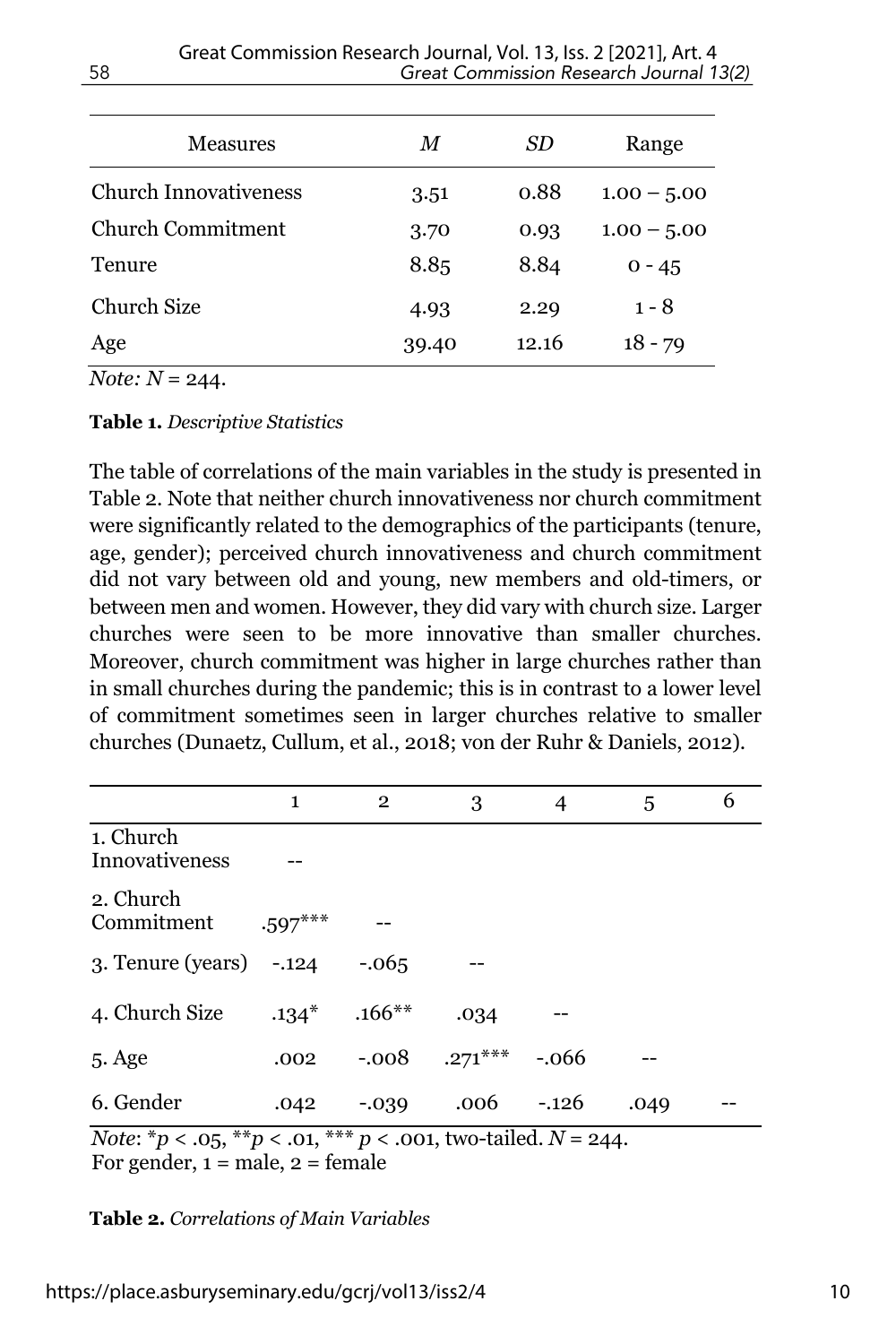## **Hypothesis Testing**

The first hypothesis in this study predicted that church innovativeness would predict church commitment, although the direction of this relationship was not known. This hypothesis was supported, *r*(242) = .60, *p* < .001, two-tailed. Specifically, greater perceived church innovativeness strongly predicted greater church commitment. During the pandemic, innovativeness was viewed very positively; church member's resistance to change does not appear to have affected their church commitment during this period where the felt need for innovation was high.

 The second hypothesis predicted that the relationship between church innovativeness and church commitment would be moderated by the demographic characteristics of the participants or their churches. This hypothesis was not supported for participants' tenure, age, or church size. There was no significant difference in this relationship for people of different ages, for people who had attended their church for different periods of time, or for different sized churches; in all these comparisons, the strength of the relationship between church innovativeness and church commitment did not significantly vary (*p*s > .05).

However, there was a significant difference in the relationship between church innovativeness and church commitment when comparing men to women. Gender was a significant moderator of this relationship, *B* = .25, *SE* = .12*, t* = 2.11, *p* = .036 (Figure 1). The relationship between innovativeness and church commitment was stronger in women than in men. In churches with high innovativeness, church commitment is high, and women's church commitment is somewhat higher than men's church commitment. However, in churches with low innovativeness, church commitment is low and women's church commitment is much lower than men's church commitment.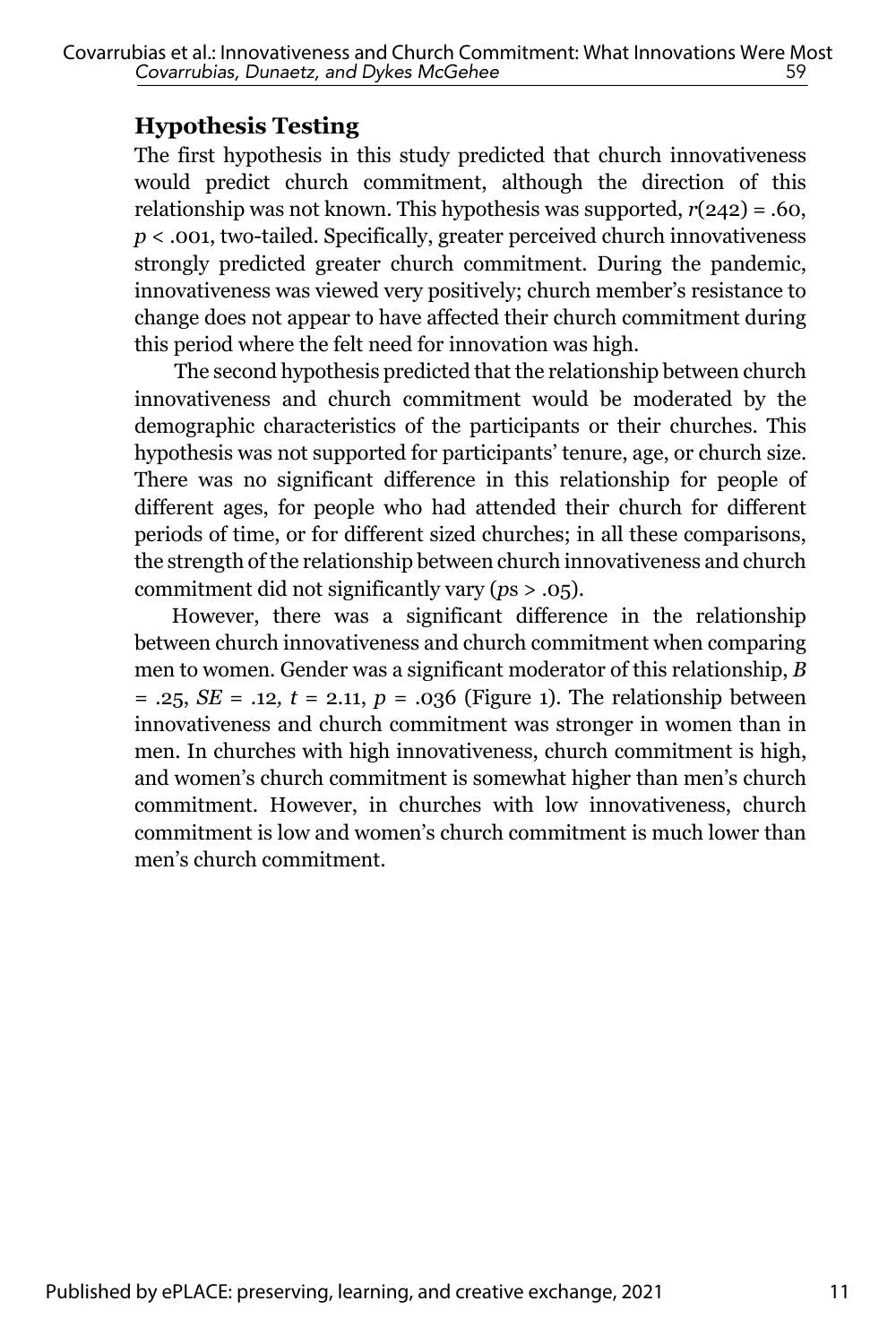

**Figure 1.** *Moderation of the Relationship Between Church Innovativeness and Church Commitment by Gender.*

The relationship between church innovativeness and church commitment is significantly stronger in women (solid line) than in men (dotted line) because the line for women has a steeper slope. The difference between men's and women's church commitment is especially noticeable in churches with low innovativeness. Women's church commitment is much lower than men's church commitment in churches that are low in innovativeness.

#### **Discussion**

This study explored whether church innovativeness, defined as the elements of a church's culture that promote innovation (specifically, creativity, organizational openness, future orientation, risk-taking, and proactiveness), was related to church commitment during the COVID-19 pandemic. A very strong positive correlation was found between church innovativeness and church commitment; the more people perceived their church to be innovative, the stronger their commitment was to stay in the church.

This study also examined possible factors (moderators) that would change this relationship. The strength of this relationship did not significantly change with church size, participant age, or participant tenure in the church. It was constant across all these variables. However, it was much stronger for women than for men, suggesting that innovations that responded to women's priorities (relative to men's priorities) were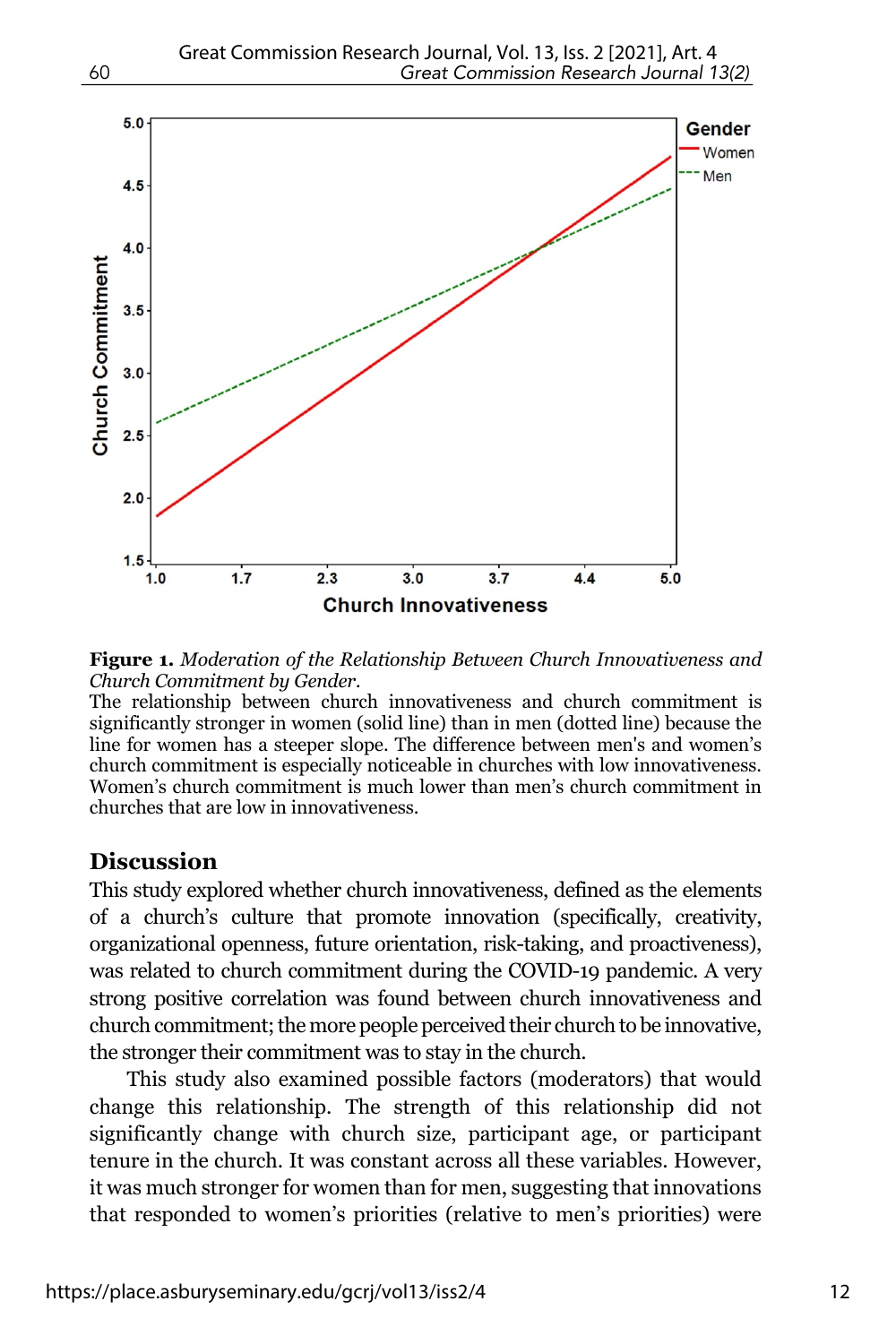especially influential during the pandemic.

## **The Importance of Innovativeness**

This study provides evidence that innovativeness was very important in keeping people committed to the church during the pandemic. As the aftermath of the pandemic unfolds and North American culture continues to evolve, perhaps faster than ever before, innovativeness is very likely to continue to be important in churches. This means that the elements of organizational culture that are necessary for innovation (creativity, organizational openness, future orientation, risk-taking, and proactiveness) need to be developed and prioritized (Hurley & Hult, 1998; Ruvio et al., 2014).

**Creativity.** In organizational contexts, creativity can be viewed as "the creation of a valuable, useful new product, service, idea, procedure, or process" (Woodman et al., 1993, p. 293) when people are working together to achieve goals defined by the organization's mission. During the pandemic, when traditional meetings were no longer possible, new ideas were needed for every type of ministry that contributed to a church's mission, ranging from children's ministry to evangelism, from weddings to funerals.

Some churches were equipped with very creative leaders who came up with many new ideas to respond to the needs. Less creative churches may have chosen to depend on the creativity of other churches and copy what they were doing; this strategy would have undoubtedly been superior to simply making a small number of not-especially creative changes so that the church could function by providing minimal services to its members. Leaders of churches that are members of active church networks (or denominations) were able to share and discuss creative ideas more easily than churches that are not members of such networks.

**Organizational Openness.** Innovation requires more than creative and useful ideas. The organization needs to be open to these ideas in order to implement them. This requires both adaptability, the ability to adjust programs in order to meet people's needs as the context changes, and flexibility, the willingness to replace existing programs with new ones more appropriate to the present context.

Organizations (e.g., churches) that are led by open-minded people tend to be higher in organizational openness than organizations with less open-minded leaders. People high in the personality trait of openness (one of the Big Five personality traits) tend to be curious, have a willingness to try new ideas, hold unconventional ideas, tolerate ambiguity, and are willing to consider views that differ from their own (DeYoung et al., 2005;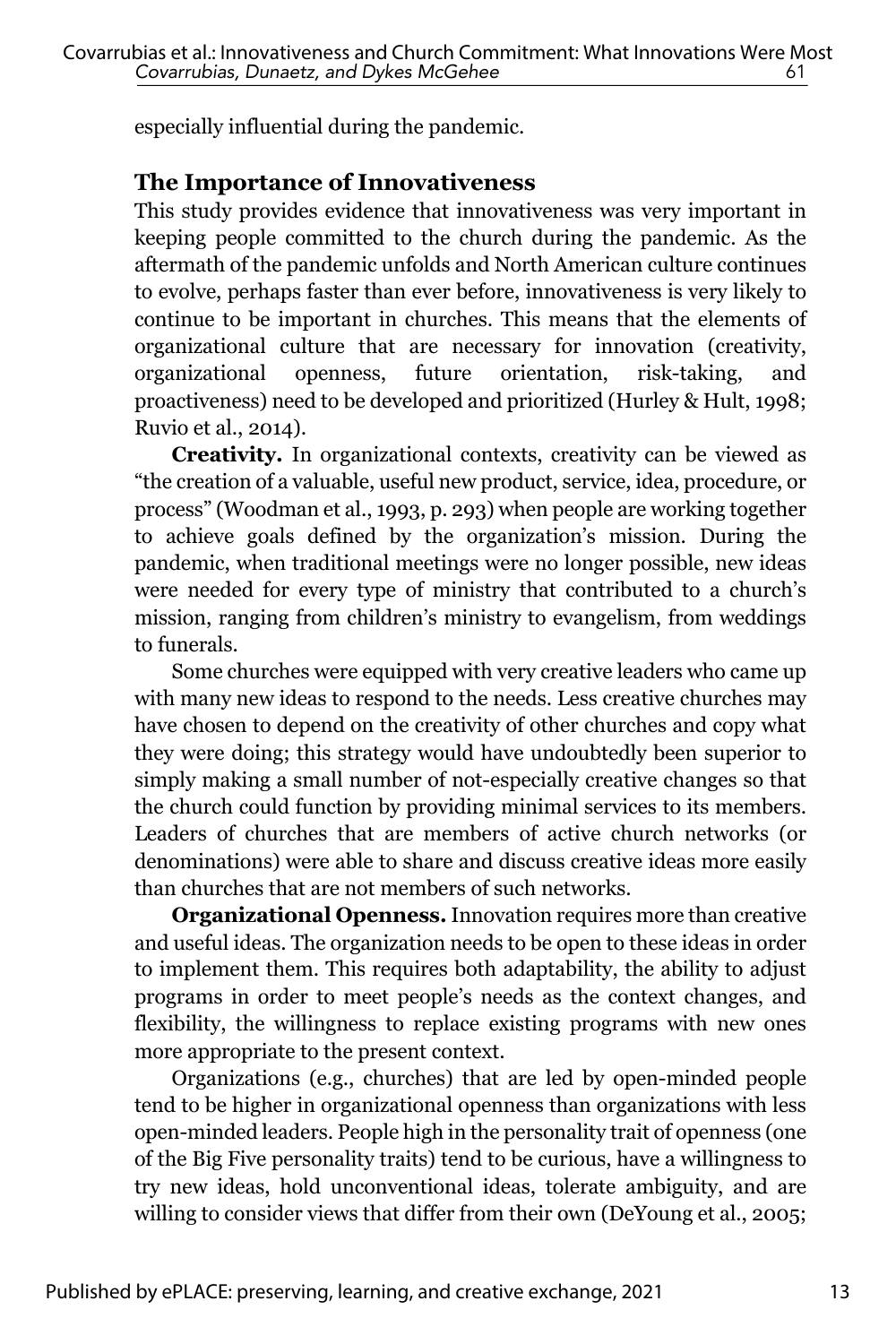McCrae, 1996). Moreover, the structure of an organization also influences its openness. In churches with boards that require unanimity before new ideas can be implemented, any board member can block any change, reducing the organizational openness of the church to very low levels. On the other hand, churches where the head pastor or people responsible for specific ministries have the freedom to act as they see fit without seeking approval from others tend to have higher organizational openness. Nevertheless, churches with leaders who have little accountability are ripe for abuse, especially among leaders who are low in humility (Dunaetz, Jung, and Lambert, 2018; Puls, 2020).

**Future Orientation.** Another element of a church's culture that is essential for innovativeness is a focus on the future. It is all too easy for a church to be focused on what has worked in the past, a conservativism reinforced by evangelical theology which looks at Christ's death as the central point of human history. However, the centrality of Christ's death and resurrection does not mean that human cultures are always the same or that the means by which we communicate the gospel should always be the same; the content of the message is unchanging, but not the forms of communication that we use (Hesselgrave, 1989; Hiebert, 1987; Moreau, 2012).

This means that churches which are looking toward the future to understand how culture is evolving and which have a clear vision of what the church is trying to accomplish will be equipped to adopt the innovations necessary to fulfill the Great Commission in the evolving context. This requires unconventional, out-of-the-box thinking and is closely linked to both creativity and organizational openness.

**Risk Taking.** A willingness to commit resources to achieve longterm goals is the principal component of risk-taking (Ruvio et al., 2014). This can be expressed through the hiring of new staff people with specialties in technologies and strategies appropriate for the developing environment. But it can also simply mean modifying existing programs to see if the changes create improvements and undoing the changes if they do not. Like organizational openness, risk-taking without accountability can lead to major problems. Accountability means that one may be called to justify one's decisions and behaviors, with appropriate negative consequences if they cannot be justified (Lerner & Tetlock, 1999). A wise approach for accountability in a church is to have strong negative consequences for decisions and behaviors which violate moral principles, but much lighter (or even no) negative consequences for decisions and behaviors which fail to contribute to a church's mission but do not violate moral principles. This creates an atmosphere where experimenting with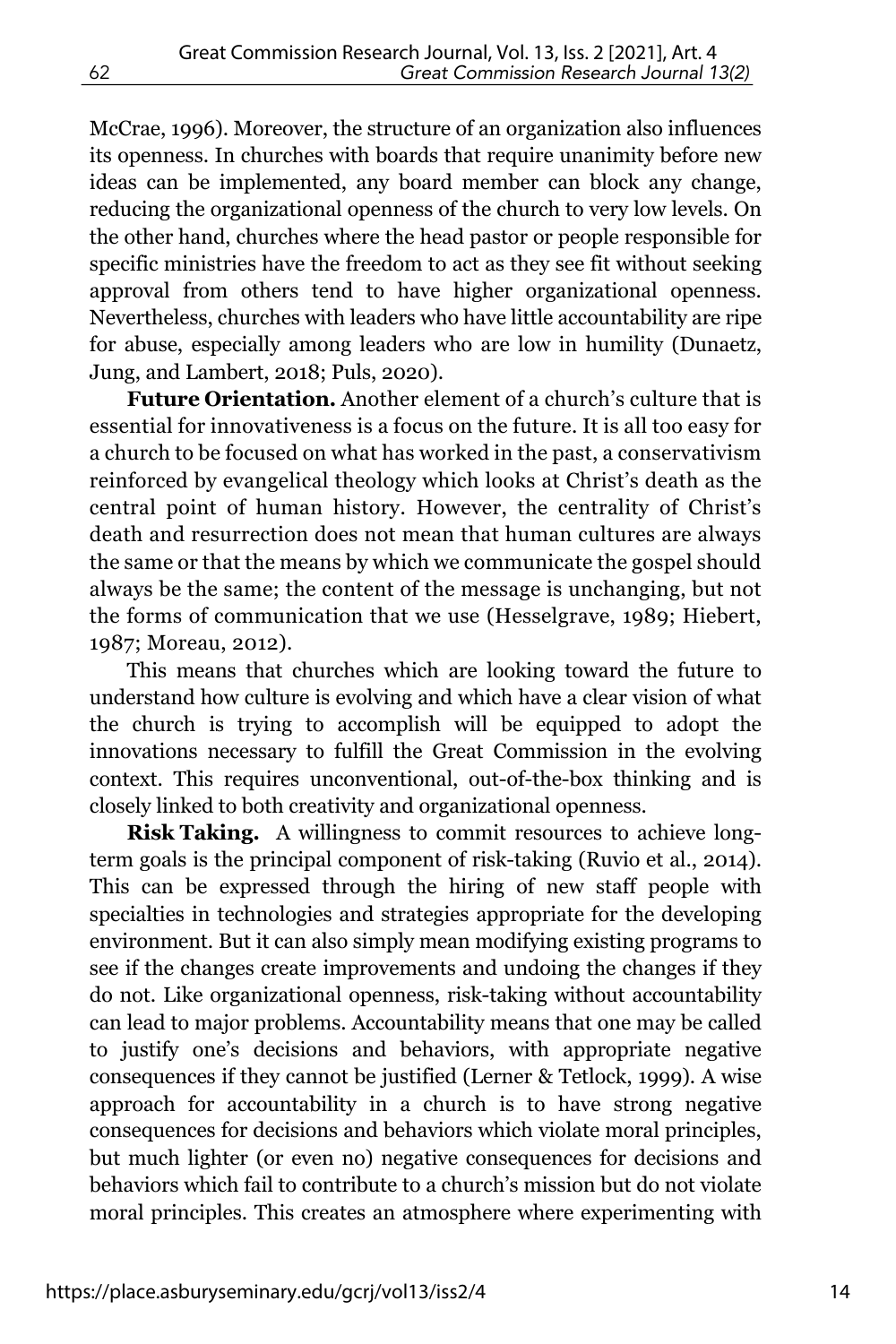innovative ideas is safe.

**Proactiveness.** Rather than simply modifying or adding new programs to a church's ministry to better meet the needs of those influenced by the church, proactiveness requires looking for new opportunities in the external environment of the church and putting them into action. Similar to a missional approach to ministry (Guder, 1998; Stetzer, 2006; Van Rheenen, 2006), proactive churches need to be looking for new opportunities to bring the gospel to people who need it and help them become disciples of Jesus. During the pandemic, such innovations were especially driven by technology during the periods of lock-down.

## **When was Innovativeness the Most Important?**

In this study, church size, member age, and member tenure did not moderate the relationship between church innovativeness and church commitment; the relationship was equally strong regardless of how these factors varied.

**Church Size.** Nevertheless, church size was positively correlated with both innovativeness and church commitment. Larger churches (compared to smaller churches) were viewed as more innovative. Several factors might account for this. Larger churches most likely have a history of success and innovation and are less likely to have a gate-keeping structure that resists innovation; they are likely to be higher in organizational openness to change than smaller churches. Moreover, they have the resources to be more innovative and to hire visionary leaders. The importance of this is seen during periods of crisis such as the pandemic. Since members of larger churches are more committed to their churches than members of smaller churches in this study, it appears that larger churches will come out of the pandemic stronger relative to smaller churches. This is an example of "the rich get richer and the poor get poorer" phenomenon that is often the case when technology-based changes are introduced into a context (Dunaetz et al., 2015; Kraut et al., 2002); those who are best equipped (in terms of ability and motivation) to implement a new technology successfully will benefit more from its introduction than those who are less equipped.

**Gender.** This study found that the relationship between perceived church innovation and church commitment is stronger for women than for men. Why would this be? Certainly, much new technology was introduced into church programs, especially video streaming of services and activities. In general, men are more receptive to technology and more interested in it (Tarafdar et al., 2011). However, the relationship between innovativeness and commitment was weaker in men than in women, indicating that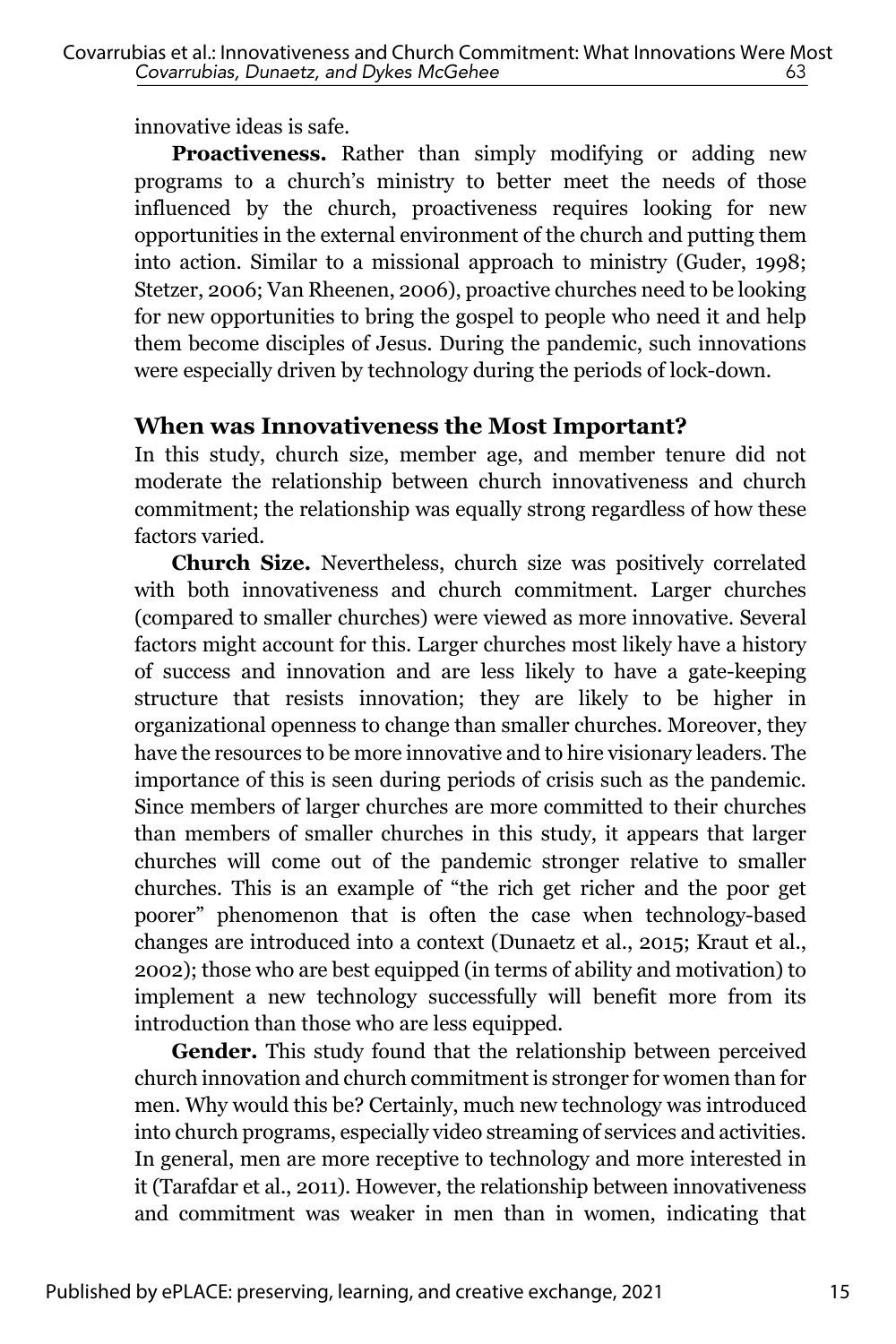something beyond technology was driving church commitment. Technology *per se* does not seem to be the driving force behind the relationship between perceived church innovativeness and church commitment. We should look toward other gender differences to explain this difference.

Women are more relationship-oriented than men, not in the sense that high-quality close relationships are more important to women than men, but in that social support and community integration are more important to women's psychological well-being than they are to men (Simon, 2002; Umberson et al., 1996). This may very well be the reason for the differences between men and women in the strength of the relationship between church innovativeness and church commitment.

Thus, it is quite possible that the relationship between church innovativeness and church commitment was stronger in women than in men during the pandemic because of women's greater appreciation for innovations which contributed to relationship maintenance and relationship development. This would mean that church commitment would be especially high when innovations were introduced that would enable them to maintain and develop their relationships with other church members; when these innovations were not present, commitment would be lower. This would explain why the relationship between church innovation and church commitment was stronger in women than in men.

Since much of what Christ calls Christians to do, such as loving one another (John 15:12), serving one another (Mark 10:42-45), and making disciples (Matt. 28:18-19), consists essentially of social activities, women's reactions to situations and innovations can provide a measure of how well the church is structured to be able to fulfill this calling. This stronger relationship between innovativeness and commitment in women than men may indicate that churches that provided relationship-oriented innovations more successfully helped people navigate the dangers of isolation and loneliness which threatened their well-being during the pandemic, enabling them to maintain and even develop relationships which are fundamental to the Christian life.

When unable to hold on-campus meetings, many churches introduced Zoom, Facebook livestreaming, or other online video-based apps into their programs. It is likely that some churches retained member commitment more effectively than others because they were able to move the main church activities where social interaction had previously occurred to an online context that maintained these social interactions. This means that churches where fellowship and social interaction occurred mainly in a large group context (such as after a worship service, as may be the case in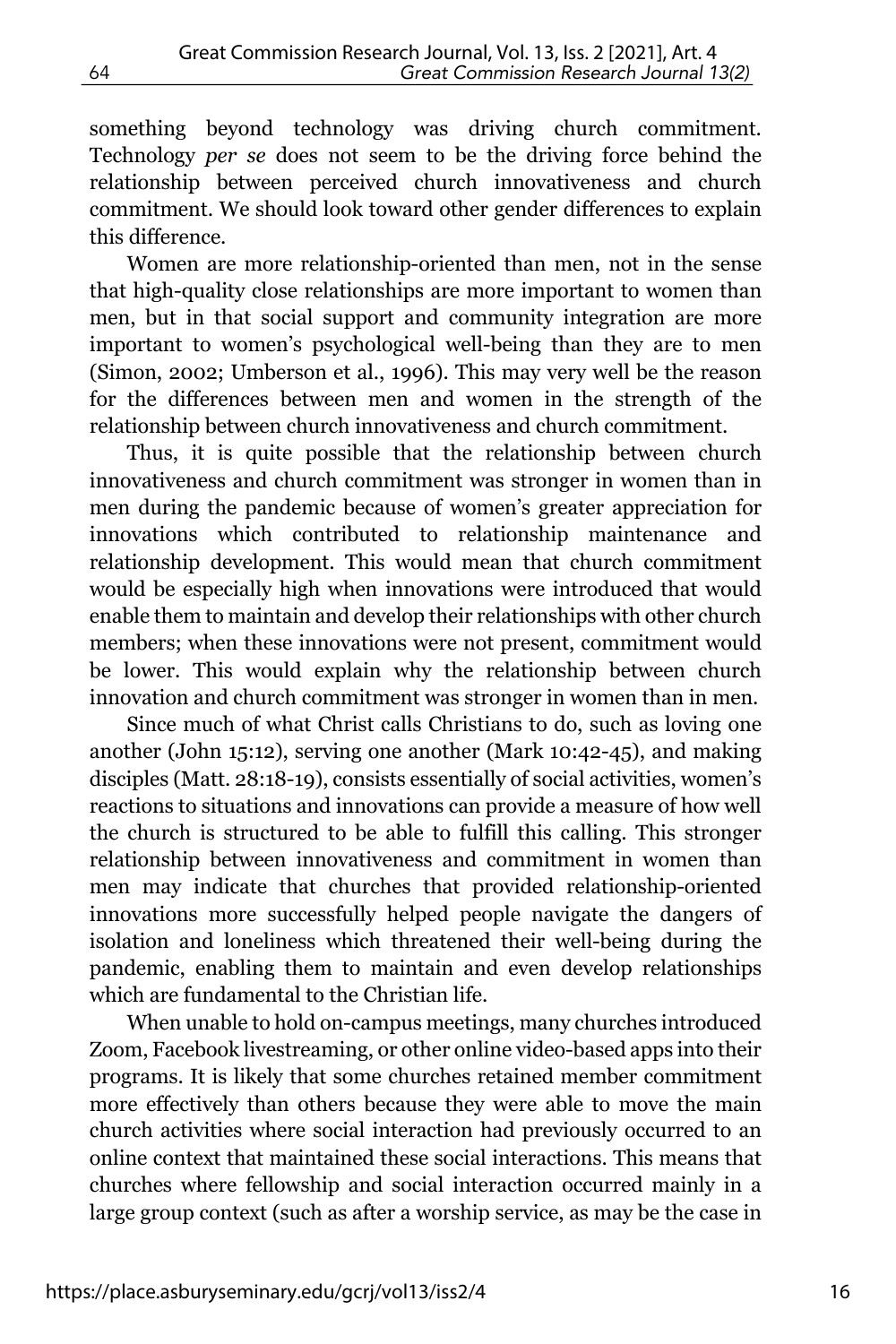a small church) would have a difficult time maintaining members if they simply started livestreaming worship services. However, in churches where fellowship and social interaction occurred primarily in small groups (as is typical in medium and large churches), successfully moving the small groups to a video chat platform would make maintaining and developing relationships more likely. Such innovations that maintain and develop relationships (rather than the programs) were likely to be the most important innovations that churches could introduce during the pandemic.

## **Limitations and Future Research**

As is the case with all survey-based research, this study was correlational in nature rather than experimental, which means the direction of causation cannot be determined with certainty; it is possible that high church commitment causes a person to believe that his or her church is more innovative, rather than church innovativeness causing a person to increase in church commitment. However, in most churches, it is likely that the leadership is transparent enough and that the church members are sufficiently aware of the programs to understand where the church stands on the various dimensions of innovativeness. Further studies of church innovativeness, with innovativeness measured by outside, neutral observers, could provide additional evidence for the causal direction. Within individual churches, church leaders can run informal experiments by introducing elements of innovativeness into the church (new programs, vision casting, publicly valuing organizational openness, etc.) and note how people respond within the specific, local context. The introduction of new programs and technology which increase social interaction could also provide evidence for the importance of this type of innovation in a specific church's context.

Similarly, we cannot be sure that the results of this study would be the same in contexts other than that of the COVID-19 pandemic. Further studies in more normal contexts, especially looking at the connections between innovativeness, relationship maintenance and development, and church commitment can provide greater clarity.

## **Conclusion**

This study has found evidence that innovativeness increased church commitment during the COVID-19 pandemic. It appears that the innovations that strengthened relationships might have been the most important during this period. It is quite possible that this phenomenon will continue to occur in churches after the pandemic. If this is the case, innovativeness will continue to be very important and church leaders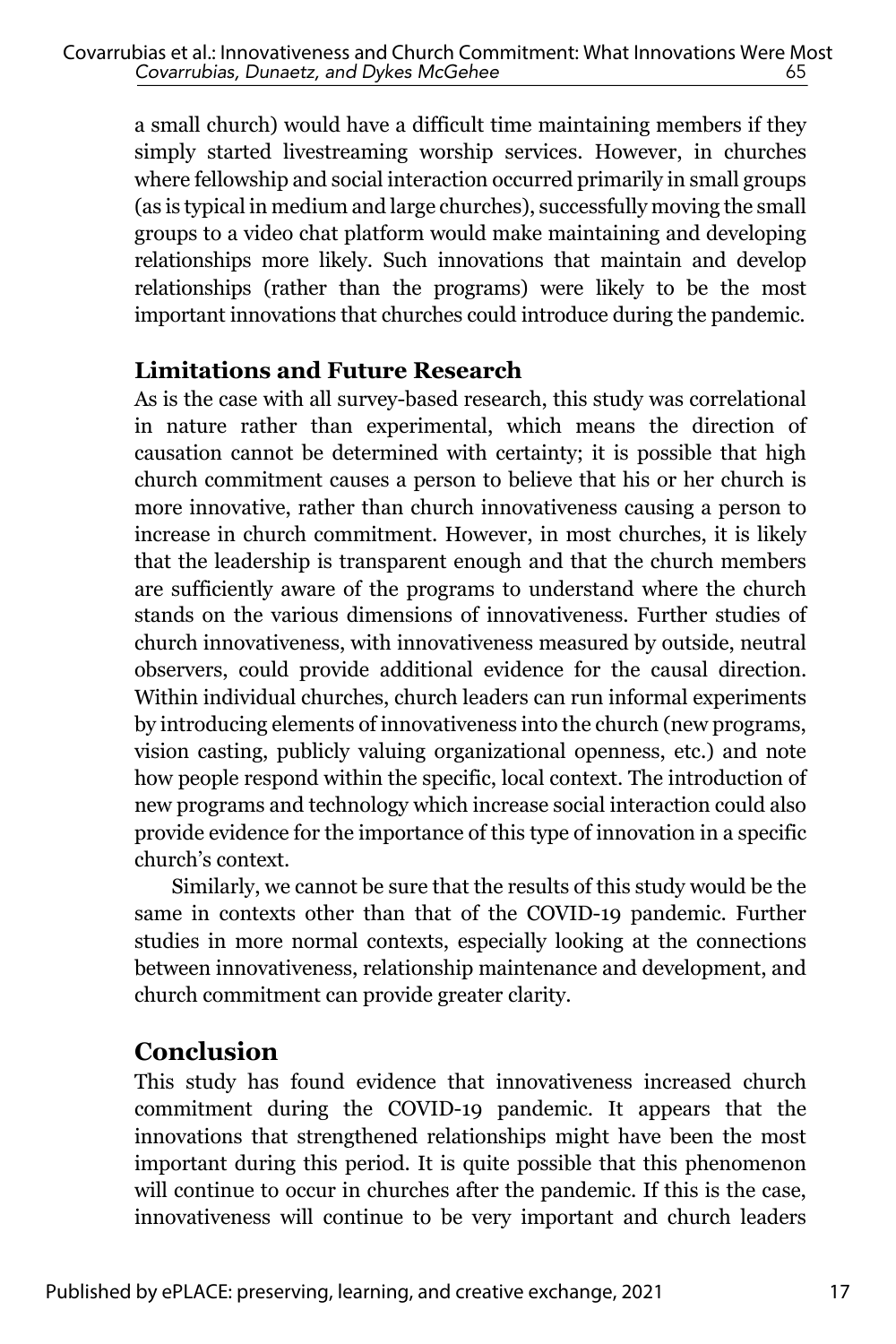should strive to increase it through vision casting, leadership selection, developing organizational openness, and especially through introducing new, creative programs and activities that create and solidify relationships between members.

#### **References**

- Allen, N. J., & Meyer, J. P. (1990). The measurement and antecedents of affective, continuance and normative commitment to the organization. *Journal of Occupational Psychology*, *63*(1), 1-18.
- Barna, G. (1993). *Turn around churches: How to overcome barriers to growth and bring new life to an established church*. Regal Books.
- Bothma, C. F., & Roodt, G. (2013). The validation of the turnover intention scale. *South African Journal of Human Resource Management*, *11*(1), 1-12.
- Caruana, A., Ewing, M. T., & Ramaseshan, B. (2002). Effects of some environmental challenges and centralization on the entrepreneurial orientation and performance of public sector entities. *Service Industries Journal*, *22*(2), 43-58.
- Choi, S., & Choi, J.-S. (2014). Dynamics of innovation in nonprofit organizations: The pathways from innovativeness to innovation outcome. *Human Service Organizations: Management, Leadership & Governance*, *38*(4), 360-373.
- Cronbach, L. J. (1951). Coefficient alpha and the internal structure of tests. *Psychometrika*, *16*(3), 297-334.
- Dess, G. G., Lumpkin, G. T., & Covin, J. G. (1997). Entrepreneurial strategy making and firm performance: Tests of contingency and configurational models. *Strategic Management Journal*, *18*(9), 677-695.
- DeYoung, C. G., Peterson, J. B., & Higgins, D. M. (2005). Sources of openness/intellect: Cognitive and neuropsychological correlates of the fifth factor of personality. *Journal of Personality*, *73*, 825-858.
- Dunaetz, D. R., & Bocock, J. (2020). Ministry involvement of church staff and volunteers: The role of organizational commitment and work engagement. *Theology of Leadership Journal*, *3*(1), 52-67.
- Dunaetz, D. R., Cullum, M., & Barron, E. (2018). Church size, pastoral humility, and member characteristics as predictors of church commitment. *Theology of Leadership Journal*, *1*(2), 125-138.
- Dunaetz, D. R., Jung, H. L., & Lambert, S. S. (2018). Do larger churches tolerate pastoral narcissism more than smaller churches? *Great Commission Research Journal*, *10*(1), 69-89.
- Dunaetz, D. R., Lisk, T. C., & Shin, M. (2015). Personality, gender, and age as predictors of media richness preference. *Advances in Multimedia*, *2015*(243980), 1-9.
- Dunaetz, D. R., Smyly, C., Fairley, C. M., & Heykoop, C. (2021). Values congruence and organizational commitment in churches: When do shared values matter? *Psychology of Religion and Spirituality*, Advance online publication.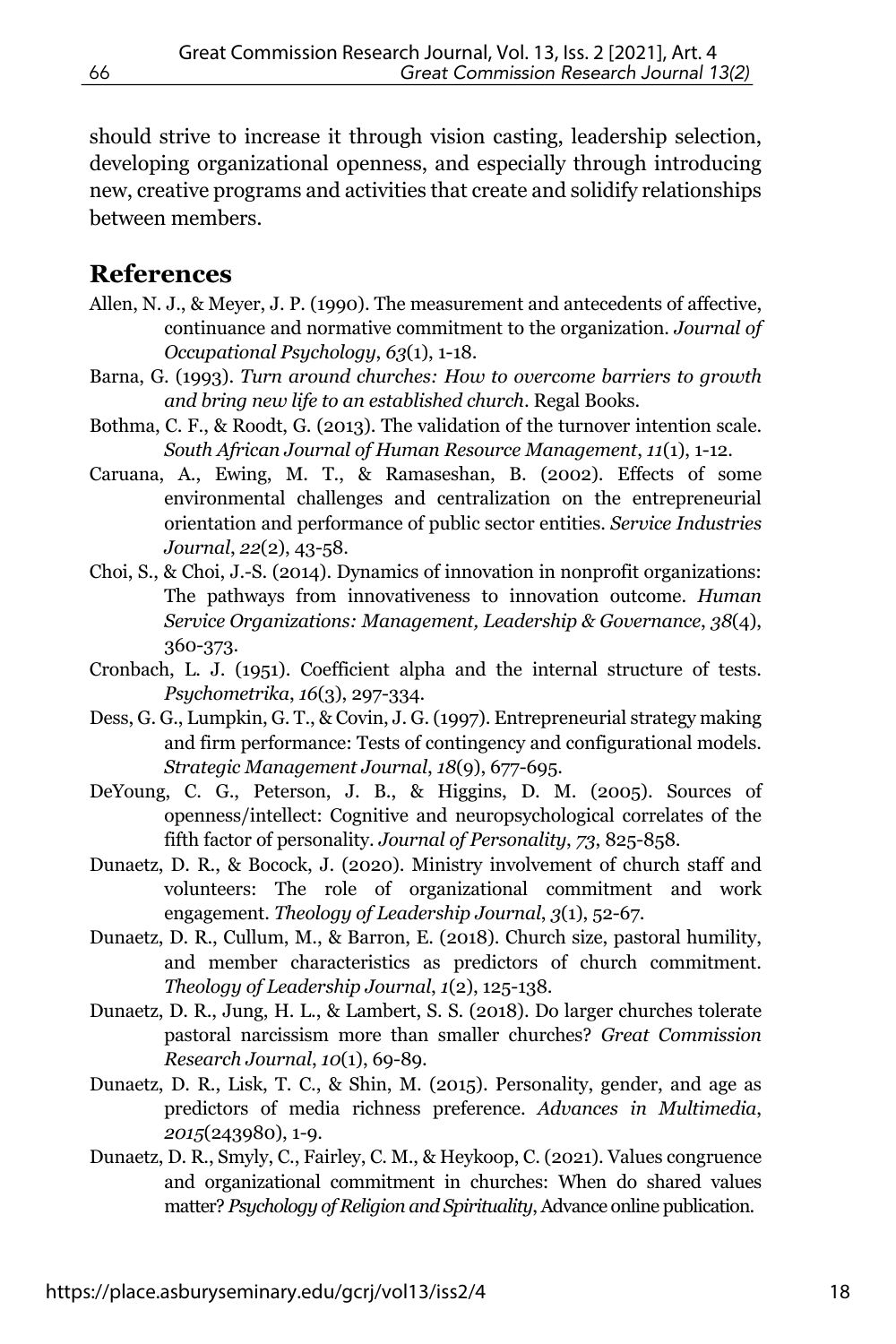- Dykes, W. W. (2018). *Play well: Constructing creative confidence with LEGO® SERIOUS PLAY®*. Fielding Graduate University.
- Ford, C. M. (2002). The futurity of decisions as a facilitator of organizational creativity and change. *Journal of Organizational Change Management*, *15*(6), 635-646.
- Garcia, R., & Calantone, R. (2002). A critical look at technological innovation typology and innovativeness terminology: A literature review. *Journal of Product Innovation Management*, *19*(2), 110-132.
- Gavetti, G., & Levinthal, D. (2000). Looking forward and looking backward: Cognitive and experiential search. *Administrative Science Quarterly*, *45*(1), 113-137.
- Guder, D. L. (Ed.). (1998). *Missional church: A vision for the sending of the church in North America*. William B. Eerdmans Publishing.
- Hesselgrave, D. J. (1989). *Contextualization: Meanings, methods, and models*. Baker Book House.
- Hiebert, P. G. (1987). Critical contextualization. *International Bulletin of Missionary Research*, *11*(3), 104-112.
- Hult, G. T. M., Hurley, R. F., & Knight, G. A. (2004). Innovativeness: Its antecedents and impact on business performance. *Industrial Marketing Management*, *33*(5), 429-438.
- Hurley, R. F., & Hult, G. T. M. (1998). Innovation, market orientation, and organizational learning: An integration and empirical examination. *Journal of Marketing*, *62*(3), 42-54.
- Hurley, R. F., Hult, G. T. M., & Knight, G. A. (2005). Innovativeness and capacity to innovate in a complexity of firm-level relationships: A response to Woodside (2004). *Industrial Marketing Management*, *34*(3), 281-283.
- Kelley, T., & Kelley, D. (2013). *Creative confidence: Unleashing the creative potential within us all*. Crown Publishing.
- Kraut, R., Kiesler, S., Boneva, B., Cummings, J., Helgeson, V., & Crawford, A. (2002). Internet paradox revisited. *Journal of Social Issues*, *58*(1), 49-74.
- Lerner, J. S., & Tetlock, P. E. (1999). Accounting for the effects of accountability. *Psychological Bulletin*, *125*(2), 255-275.
- Lumpkin, G. T., & Dess, G. G. (1996). Clarifying the entrepreneurial orientation construct and linking it to performance. *Academy of Management Review*, *21*(1), 135-172.
- McCrae, R. R. (1996). Social consequences of experiential openness. *Psychological Bulletin*, *120*, 323-337.
- Meyer, J. P., & Allen, N. J. (1991). A three-component conceptualization of organizational commitment. *Human Resource Management Review*, *1*, 61-89.
- Miller, D., & Friesen, P. H. (1978). Archetypes of strategy formulation. *Management Science*, *24*(9), 921-933.
- Moreau, A. S. (2012). *Contextualization in world missions: Mapping and assessing evangelical models*. Kregel Publications.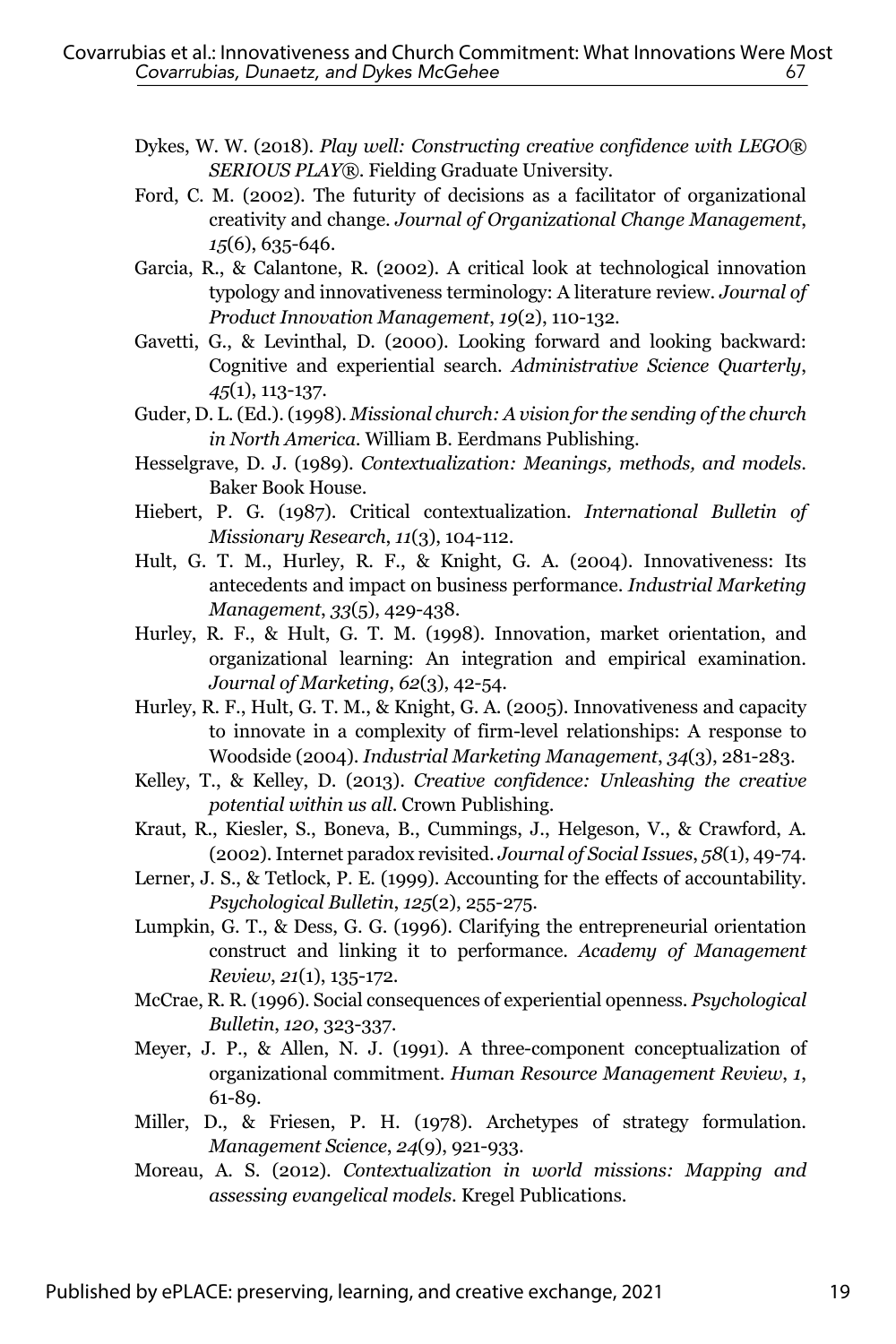- Neighbour, R. W. (1973). *The seven last words of the church: Or "We never tried it that way before"*. Zondervan Publishing House.
- Penfold, G. E., & Taylor, G. L. (2020). *Restart churches: A proven strategy to restore vibrant ministry in your church*. ChurchSmart Resources.
- Powell, R., Bellamy, J., Sterland, S., Jacka, K., Pepper, M., & Brady, M. (2012). *Enriching church life: A guide to results from National Church Life Surveys for local churches*. Mirrabooka Press & NCLS Research.
- Powell, R., & Pepper, M. (2018). Local churches and innovativeness: An empirical study of 2800 Australian churches. *Research in the Social Scientific Study of Religion*, *29*, 278-301.
- Puls, D. (2020). Narcissistic pastors and the making of narcissistic churches. *Great Commission Research Journal*, *12*(1), 67-92.
- Rainer, T. S. (2020). *The post-quarantine church: Six urgent challenges and opportunities that will determine the future of your congregation*. Tyndale Momentum.
- Rauch, A., Wiklund, J., Lumpkin, G. T., & Frese, M. (2009). Entrepreneurial orientation and business performance: An assessment of past research and suggestions for the future. *Entrepreneurship Theory and Practice*, *33*(3), 761-787.
- Ruvio, A. A., Shoham, A., Vigoda-Gadot, E., & Schwabsky, N. (2014). Organizational innovativeness: Construct development and crosscultural validation. *Journal of Product Innovation Management*, *31*(5), 1004-1022.
- Salavou, H. (2004). The concept of innovativeness: Should we need to focus? *European Journal of Innovation Management*, *7*(1), 33-44.
- Simon, R. W. (2002). Revisiting the relationships among gender, marital status, and mental health. *American Journal of Sociology*, *107*(4), 1065-1096.
- Stetzer, E. (2006). The evolution of church growth, church health, and the missional church: An overview of the church growth movement from, and back to, its missional roots. *Journal of the American Society for Church Growth*, *17*(1), 87-112.
- Tarafdar, M., Tu, Q., Ragu-Nathan, T. S., & Ragu-Nathan, B. S. (2011). Crossing to the dark side: Examining creators, outcomes, and inhibitors of technostress. *Communications of the Association for Computing Machinery*, *54*(9), 113-120.
- Umberson, D., Chen, M. D., House, J. S., Hopkins, K., & Slaten, E. (1996). The effect of social relationships on psychological well-being: Are men and women really so different? *American Sociological Review*, *61*(5), 837-857.
- Van de Ven, A. H. (1986). Central problems in the management of innovation. *Management Science*, *32*(5), 590-607.
- Van Rheenen, G. (2006). Contrasting missional and church growth perspectives. *Restoration Quarterly*, *48*(1), 25-32.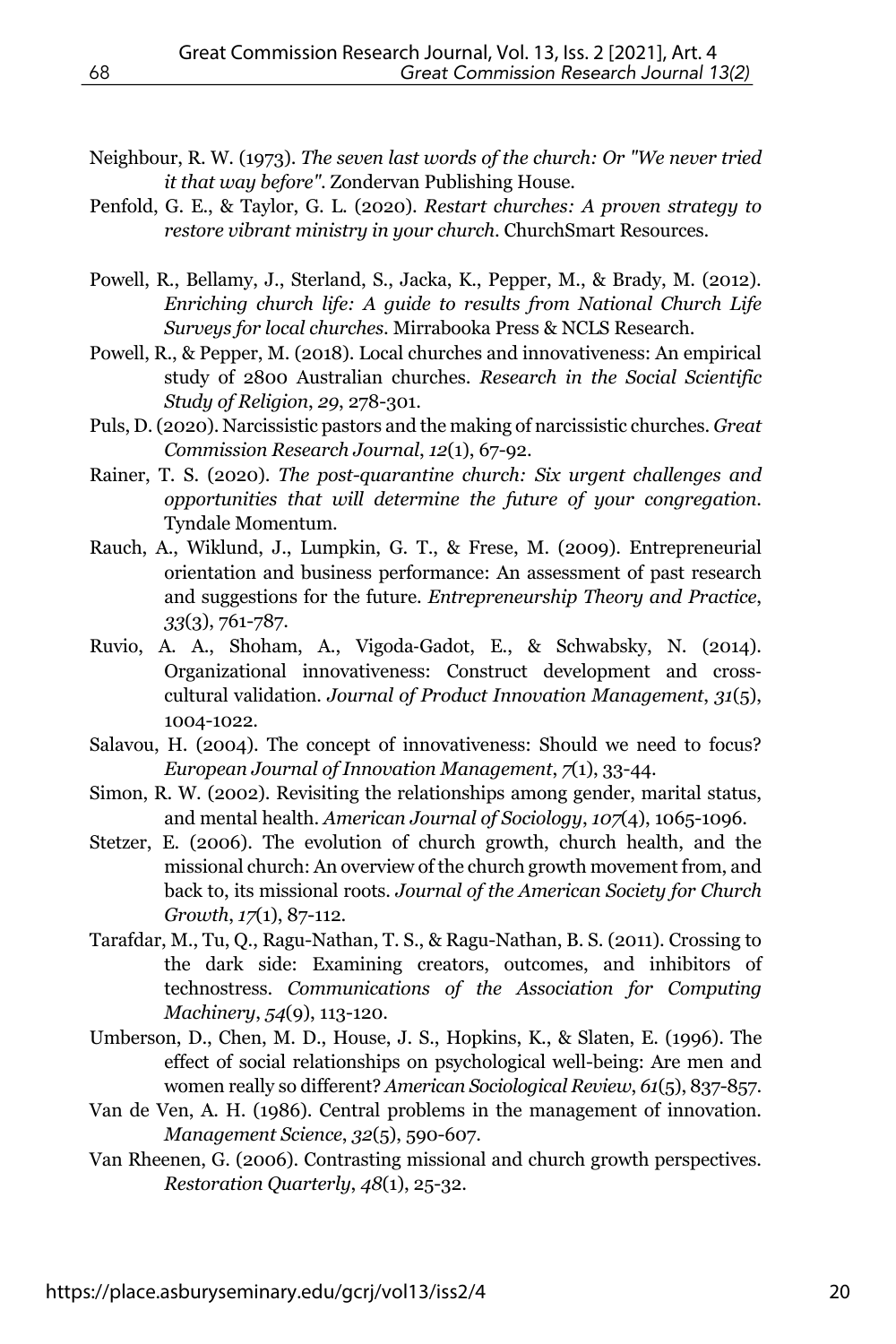- von der Ruhr, M., & Daniels, J. P. (2012). Examining megachurch growth: Free riding, fit, and faith. *International Journal of Social Economics*, *39*(5), 357-372.
- Wanberg, C. R., & Banas, J. T. (2000). Predictors and outcomes of openness to changes in a reorganizing workplace. *Journal of Applied Psychology*, *85*(1), 132-142.
- Wang, C. L., & Ahmed, P. K. (2004). The development and validation of the organisational innovativeness construct using confirmatory factor analysis. *European Journal of Innovation Management*, *7*(4), 303-313.

Whitesel, B. (2020). *Growing the post-pandemic church*. ChurchLeadership.press. Woodman, R. W., Sawyer, J. E., & Griffin, R. W. (1993). Toward a theory of organizational creativity. *Academy of Management Review*, *18*(2), 293-321.

## **Appendix A: Church Innovativeness Scale**

Adapted from Ruvio et al. (2013). The dimensions of innovativeness measured by each item are in parentheses. Participants indicate the level of their agreement with each of the statements.

> 1 = Strongly Disagree 2 = Disagree 3 = Neither Agree nor Disagree  $4 = \text{Agree}$ 5 = Strongly Agree

1. My church is constantly looking to develop and offer new or improved ministries. *(Creativity)*

2. The leaders are encouraged to use original approaches when dealing with problems in church. *(Creativity)*

3. My church is open and responsive to change. *(Openness)*

4. The leaders in my church search for fresh, new ways of looking at problems. *(Openness)*

5. My church effectively ensures that the leaders and congregation share the same vision of the future. *(Future Orientation)*

6. My church likes to take big risks. *(Risk-Taking)*

7. My church does not like to "play it safe." *(Risk-Taking)*

8. The leaders are always seeking new opportunities for the church. *(Proactiveness)*

9. The leaders take the initiative in an effort to shape the environment to the church's advantage. *(Proactiveness)*